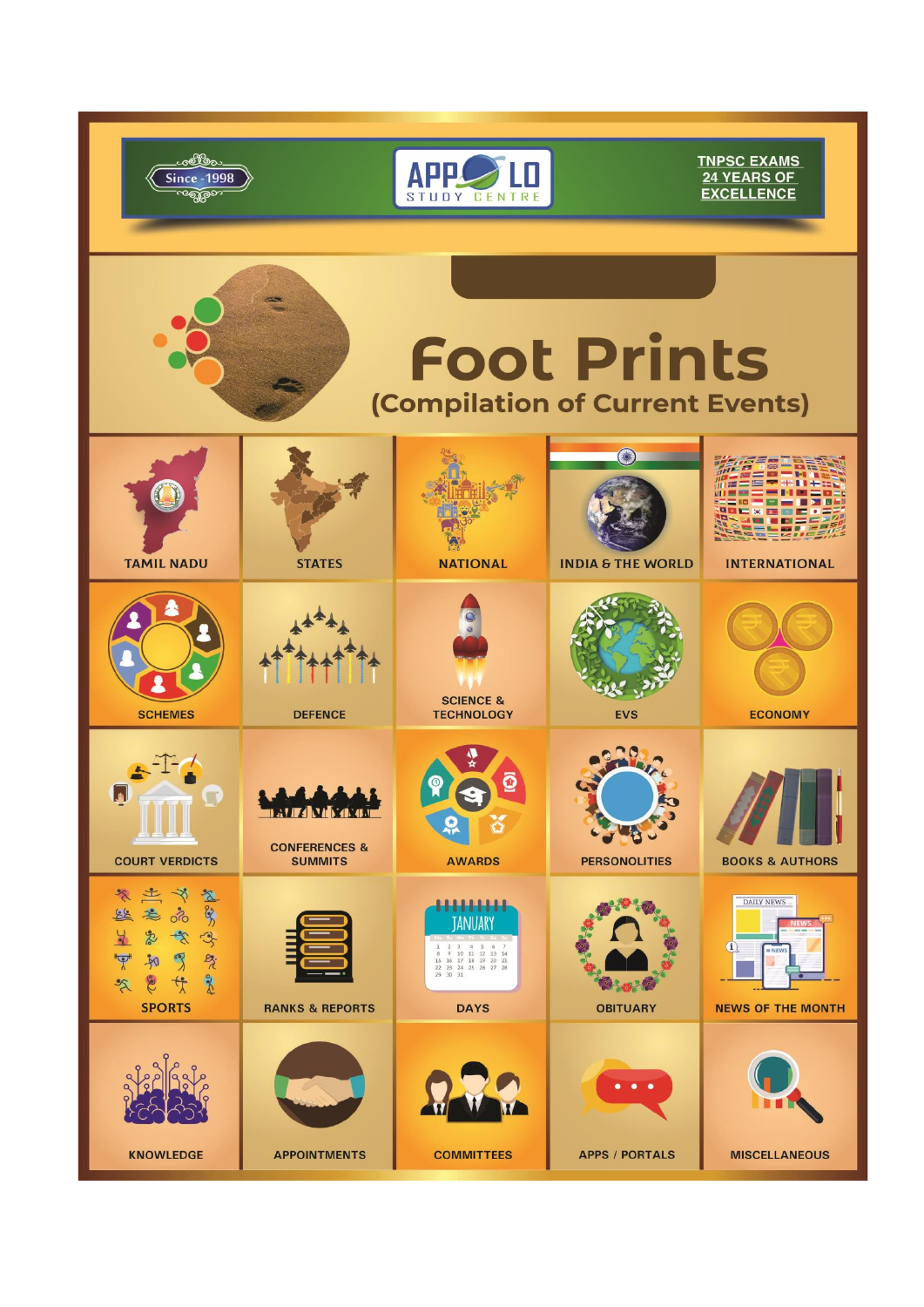# **TAMIL NADU** CURRENT AFFAIRS – April (1 - 30), 2021

## ➢ **'Al- For – India 1.0'**

- $\checkmark$  Indian Institute of Technology, Madras-incubated, startup to conduct the world's largest ever 'online' coding workshop.
- $\checkmark$  They will also get free access to GUVI's Python course

#### ➢ **Dadasaheb Phalke Award**

- ✓ 'Superstar' Rajinikanth was conferred Indian cinema's top honour.
- ✓ This was informed by Union Minister Prakash Javadekar on April

## ➢ **Compulsory paid holiday- on 6thApril**

- $\checkmark$  The State government has announced compulsory paid holiday to all the workers on April 6 in view of the Tamil-Nadu legislative assembly elections.
- $\checkmark$  The paid holiday is to enable public to cast their vote on the Election Day.
- $\checkmark$  Meanwhile, Chennai police have issued prohibitory orders barring any assembly or meeting in public places from April 1 to 30 under Section 144 of CrPC.

## ➢ **The State Express Transport Corporation**

 $\checkmark$  Tamilnadu to operate germ-protected air-conditioned bus this summer to counter the Covid-19 pandemic fears among travellers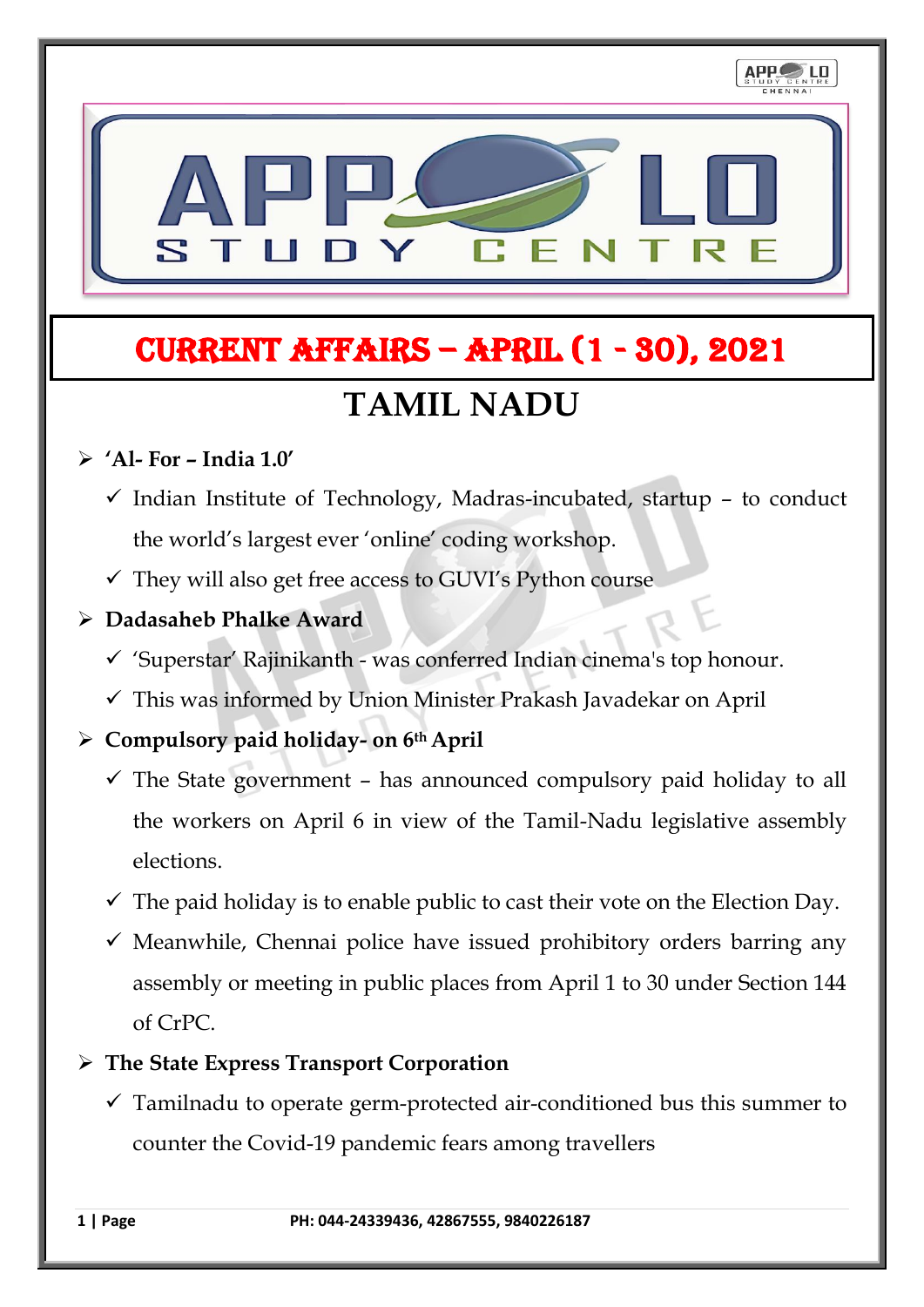- $\checkmark$  In this regard, the SETC has upgraded 20 air-conditioned buses in Chennai
- $\checkmark$  In these buses, the SETC has installed multi-stage air filters and disinfection systems using Ultraviolet Controlled (UVC) sterilization to prevent the entry of virus, bacteria and other microorganisms.
- ➢ **"No helmet, No parking''**
	- ✓ The Greater Chennai traffic police have implemented "no helmet, no parking" rule across all police stations in the city.
	- $\checkmark$  This rule is not only applicable in police stations but is all set to be followed in all government buildings soon.
- ➢ **The Assembly elections in Kerala, Tamil Nadu and Puducherry – to be held in a single phase**
	- $\checkmark$  As per the latest data, the state has 6.28 crore voters, including 3.09 crore male and 3.19 crore female voters and 7,192 of the third gender.
	- $\checkmark$  The ruling AIADMK and its arch-rival, the DMK are in a direct contest in 131 seats
	- $\checkmark$  A total of 3,998 candidates are in the fray for the 234 seats for the Tamil Nadu Legislative Assembly.
- ➢ **Estimates from the Election Commission**
	- $\checkmark$  Tamil Nadu recorded 71.79% voter turnout at the end of 12-hour polling in 234 constituencies on April as per the preliminary estimates from the Election Commission
	- $\checkmark$  Kallakurichi district topped the list with a voter turnout of 78%, followed by Namakkal (77.91%), Ariyalur (77.88%), Karur 77.6%, Dharmapuri 77.23% and Perambalur 77.08%.
	- $\checkmark$  Tirunelveli 65.16%, Coimbatore 66.98%, Ramanathapuram 67.16% and Tirupur 67.48%.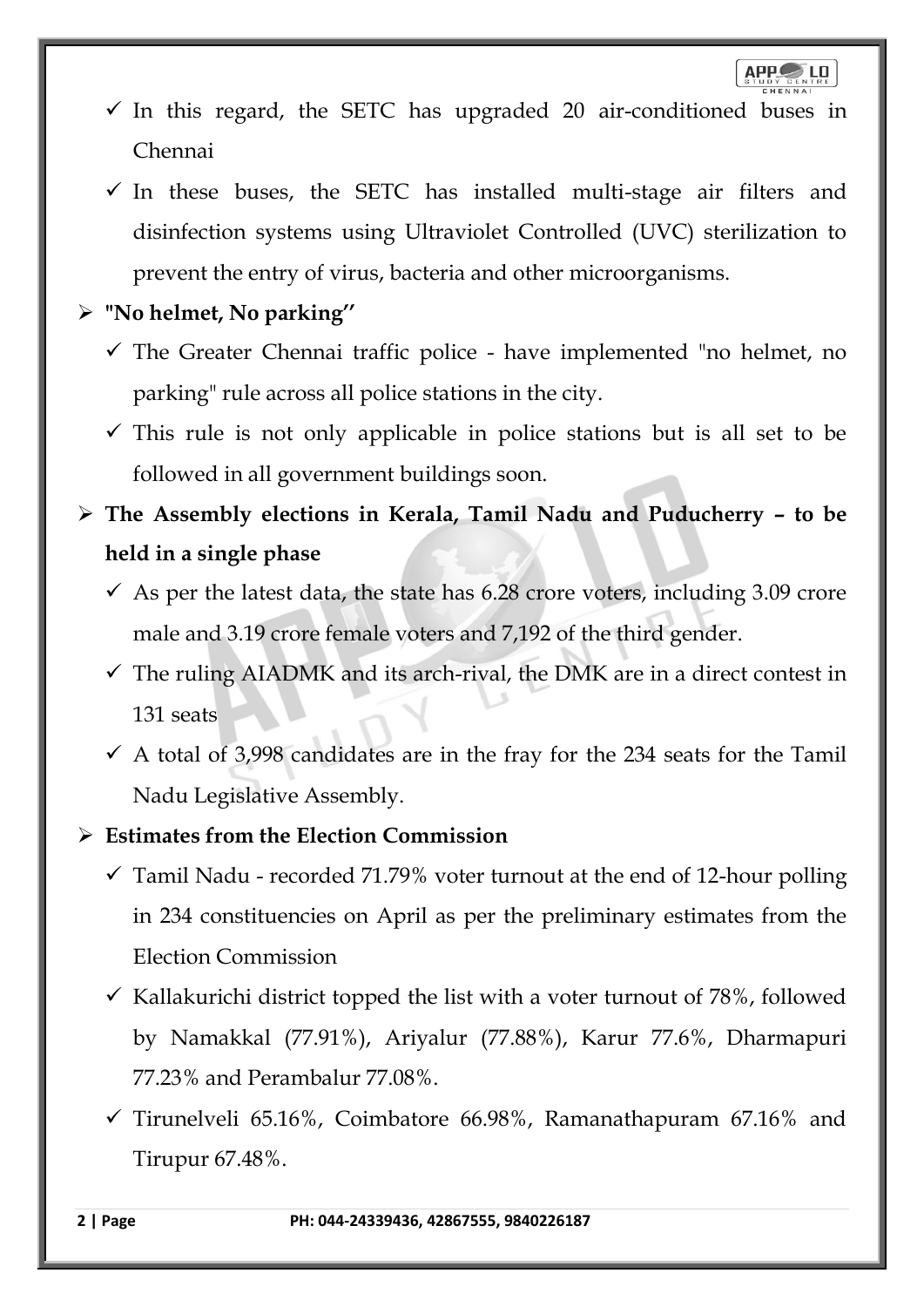- ✓ Even Madurai 68.14%, Kanyakumari 68.41%, Sivaganga 68.49%, Tiruvallur 68.73% and the Nilgiris 69.24% failed to cross the 70% mark.
- ➢ **Tamil Nadu Voter Turnout Highest and Lowest**

|                | <b>LEGISLATIVE</b><br><b>ASSEMBLIES</b> | <b>DISTRICT</b> | <b>TURNOUT</b> |
|----------------|-----------------------------------------|-----------------|----------------|
| <b>Highest</b> | Palacode                                | Dharmapuri      | 87.33%         |
|                | Kulithalai                              | Karur           | 86.15%         |
|                | Edappadi                                | Salem           | 85.6%          |
| Lowest         | Villivakkam                             | Chennai         | 55.52%         |

## ➢ **Sati stone – Tirupur- recently**

- $\checkmark$  A Sati stone, which is believed to be at least 300 years old has been unearthed in Tirupur recently
- $\checkmark$  The woman was identified as the hero's wife and was ready to commit Sati.

## ➢ **Mettur Sarabanga lift irrigation project**

- ✓ Project Name: NGT Mettur Sarabanga Irrigation
- $\checkmark$  Ground water level in the region Below 300m
- $\checkmark$  Surplus water to be used 555 mcft for 30 days
- ✓ Status of Project During NGT Panel inspection construction of Pump houses 50%
- $\checkmark$  Laying Pipelines 44% to 93 %
- $\checkmark$  Electrical Work 50%
- ➢ **'The eplane company'**
	- $\checkmark$  A IIT Madras incubated startup, 'The ePlane Company' has designed an electric flying taxi to transport people in the urban areas
- ➢ **Granite Plough**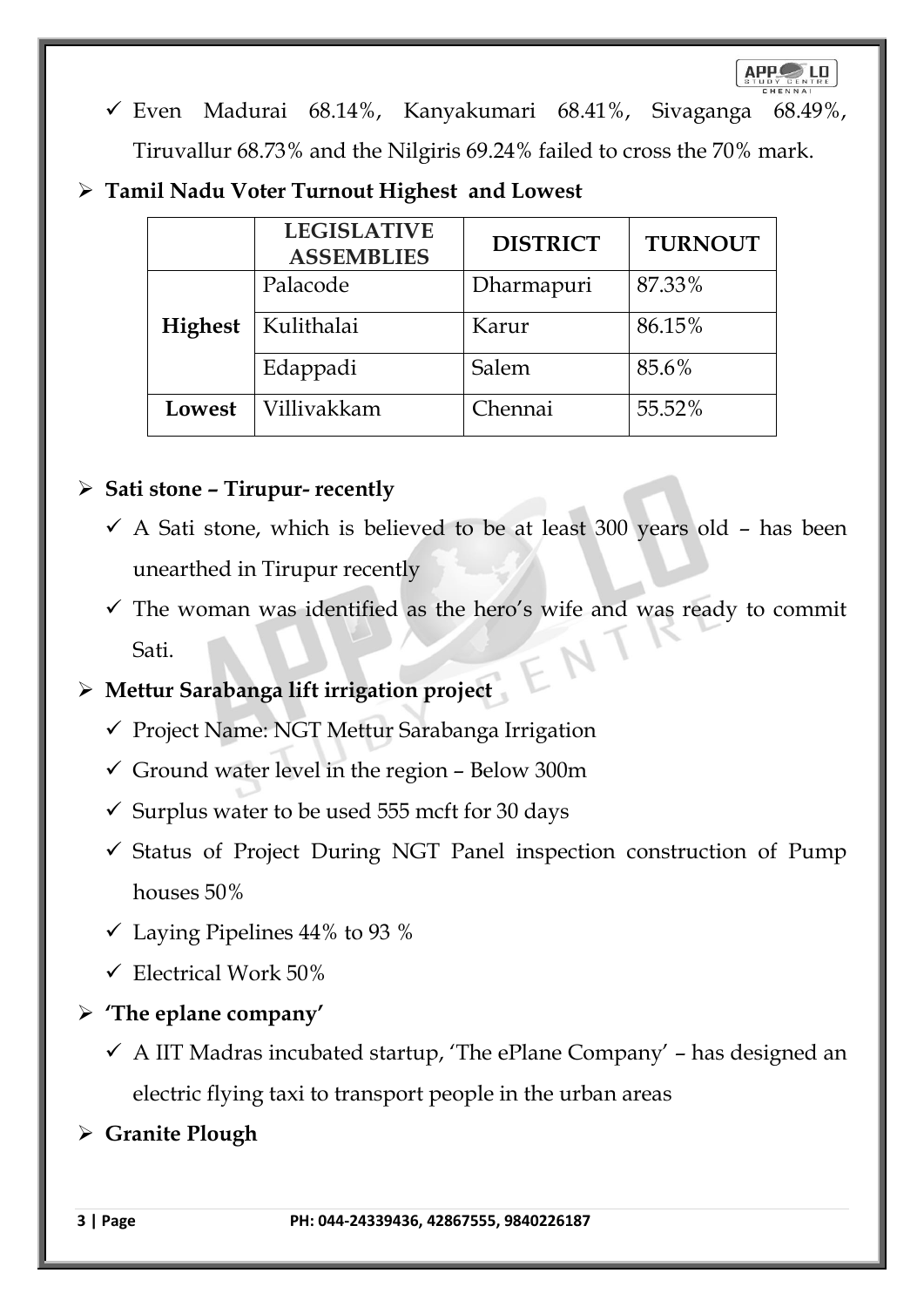$APP$ LD

 $\checkmark$  The three-sided granite plough is indicative of the fact that the people of Keeladi were engaged in farming

## ➢ **Chennai – Vladivostok**

 $\checkmark$  The new sea link, conceived two years ago, will link both the ports via the Straits of Malacca and South China Sea, covering ports in Malaysia, Philippines and South Korea

## ➢ **Thajavurnayaka Era stone inscription**

- $\checkmark$  A stone inscription back to thanjavurnayak era measuring 3.5 ft
- $\checkmark$  Of 16 century discovered.
- $\checkmark$  This inscription speaks about sevvapanayakasregime, relocation of **singaperumal temple.**
- ➢ **A 17th century stone inscription –'Udaiya Nayan'**
	- $\checkmark$  A 17th century stone inscription was discovered in Ramanathapuram district during the desilting of a tank
	- $\checkmark$  The lines were inscribed in the Tamil year of Sarvathari on the 14th day of the month of Aani.
	- $\checkmark$  This timeframe can be compared to AD 1648
	- $\checkmark$  It is called the donation of Ayiraveli and a village of the same name exists near Pattamangalam
	- $\checkmark$  Thugavoorutaiyan Ponni Ataippar Udaiya Nayan' may refer to the name of a royal representative of the Sethupathi kings from Kaliyaneri.
	- $\checkmark$  Koothan Sethupathi and Thalavai Sethupathi were also known by the adjective 'Udaiya Nayan'
	- $\checkmark$  The Shiva temple, in front of which this tank exists, was constructed around the 13th century in late Pandiya period architecture.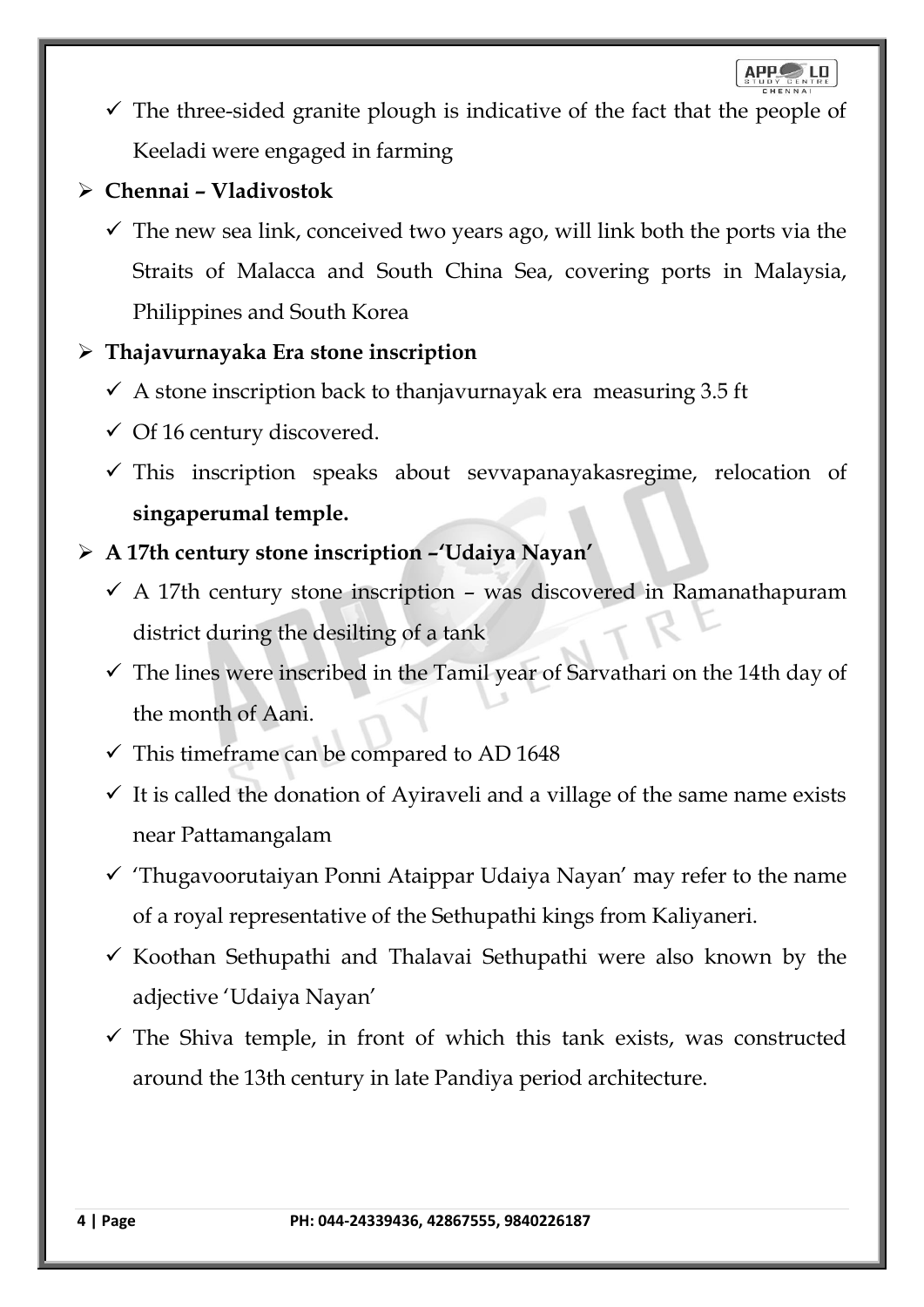## ➢ **Groundwater quality in Chennai**

- $\checkmark$  The Government of Tamil Nadu in collaboration with International Centre for Clean Water (ICCW) at IIT Madras - have launched a pilot project to map the groundwater quality in Chennai.
- $\checkmark$  The ICCW is also developing miniature device to test the quality of the tap water and treated sewage water.
- $\checkmark$  The Centre will give early warning in case of any water borne diseases.

## ➢ **Chennai –kanya kumara industrial corriodor (CKIC)**

 $\checkmark$  The Asian development bank -has recently approved \$484 million grant for Chennai –kanya kumara industrial corriodor(CKIC) in tamilnadu

## ➢ **New Species of Butterfly Discovered**

- $\checkmark$  A new sub species of six line blue butterfly named "Nacaduba Sibhalarama swami Sadasivan" was discovered from south Western Ghats.
- $\checkmark$  The discovery of the species in Agasthyamala

# **STATES**

## ➢ **Orissa – 2nd Bio sphere reserve**

- $\checkmark$  Earlier, the protected archeological remains of Mahendragiri were listed in the tentative list of UNESCO World Heritage Sites, thereby making it easier to declare as a biosphere reserve.
- $\checkmark$  The rich flora in Mahendragiri represents 40% of the reported flora of Odisha, consisting of around 1,358 species of plants.

## ➢ **Solar Project near Union Territory of Ladakh**

 $\checkmark$  Ladakh Autonomous Hill Development Council signed land agreement with SECI, the central agency implementing the National Solar Mission, for the solar project of 50-megawatt capacity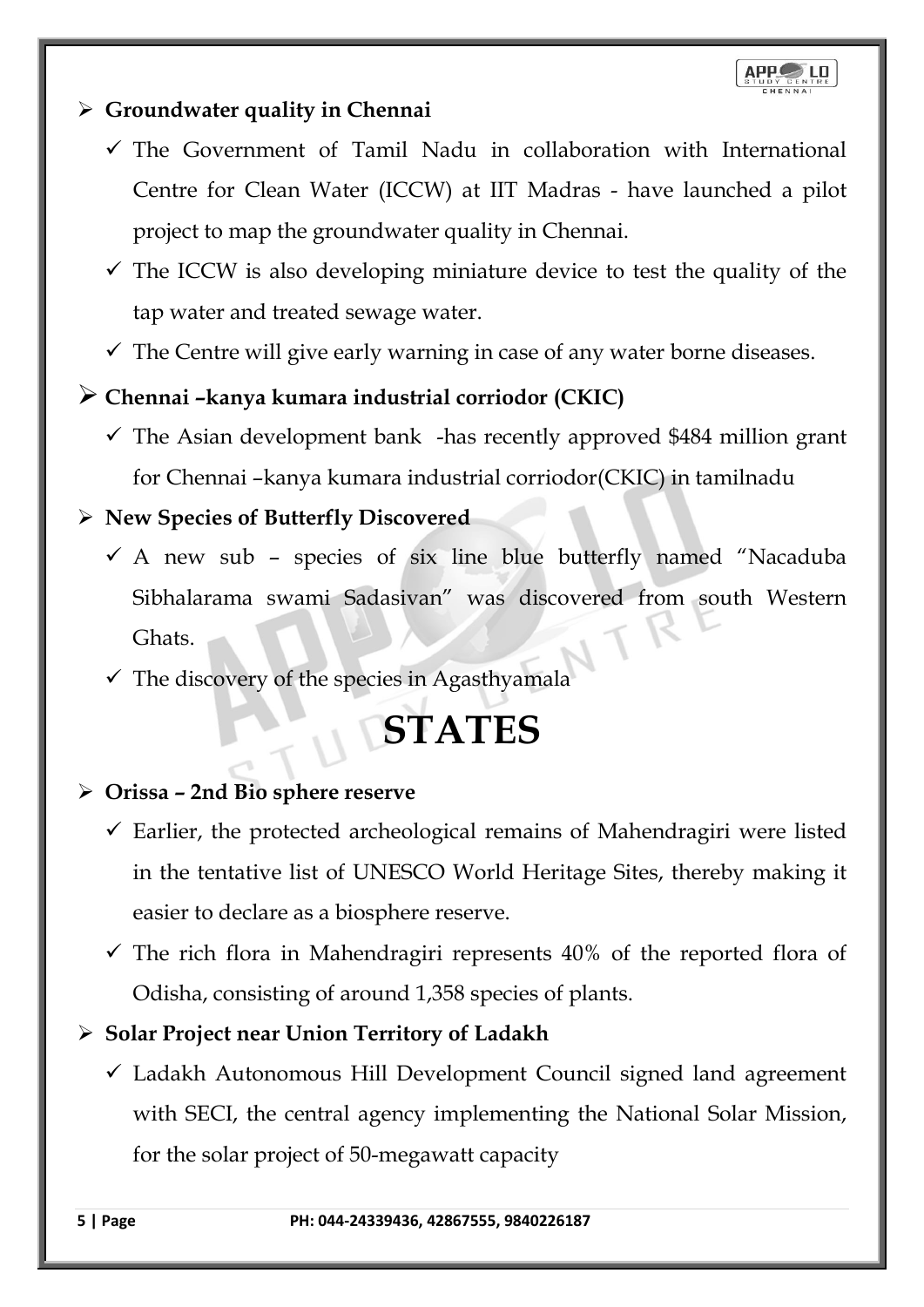- $\checkmark$  The project, aiming to provide carbon-neutral status to the Union Territory, will supply power at ₹2 per unit, among the cheapest in the country
- $\checkmark$  The project will end supply disruption in Leh region and replace 40 MW imported from the national grid through a single transmission line.

## ➢ **The dolphin population in Odisha**

- $\checkmark$  In Bhitarkanika National Park, 342 dolphins  $-$  including 39 Irrawaddy dolphins, 22 bottlenose dolphins and 281 humpback dolphins were spotted in 2021
- $\checkmark$  The 2021 dolphin census report also revealed that Gahiramatha located within Bhitarkanika National Park is the home of the state's largest population of dolphins.
- ➢ **Rajasthan becomes 1st State to commission Farm Based Solar Power Project under PM - KUSUM Scheme**
	- ✓ On April 1,2021, Rajasthan Renewable Energy Corporation Ltd (RRECL) commissioned India's 1st Farm – based Solar Power Project under the PM – KUSUM (PradhanMantri – Kisan Urja Surakshaevam Utthan Mahabhiyan) scheme at Bhaloji village, Kotputi in Jaipur, Rajasthan

## **NATIONAL**

## ➢ **SUPACE – AI driven Research Portal of Supreme Court of India**

- $\checkmark$  On 6<sup>th</sup> April 2021, the chief Justice of India (CJI) SA Bobde launched "Supreme Court Portal for Assistance in Court's Efficiency (SUPACE)" an Artificial Intelligence (AI) driven tool,
- $\checkmark$  which is 1<sup>st</sup> of its kind in the World that collects relevant facts and laws related to the case, thereby easing the research process for Judges.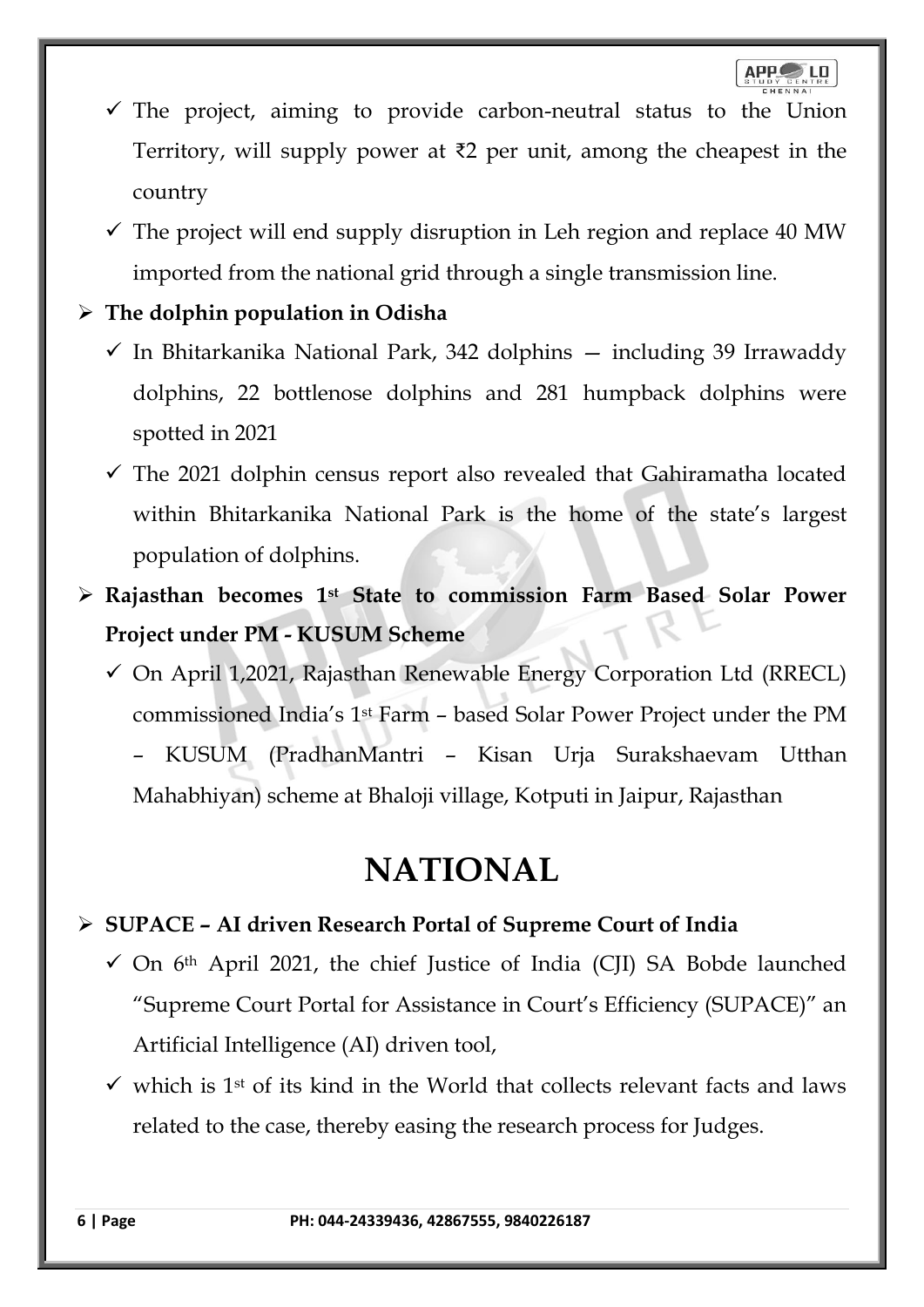- $\checkmark$  Efficient use of AI for collecting information related to the case, to reduce the workload of Judges.
- ➢ **India – opens up Covid-19 vaccination for all citizens aged above 45 from April 1**
	- $\checkmark$  Of this, more than three crore were first doses to people above 60, whereas 76.7 lakh people aged between 45 and 60 with co-morbidities received the vaccine.
- ➢ **The Union cabinet - approved a Rs 10,900 crore Production Linked Incentive (PLI) scheme for the food processing industry**
	- $\checkmark$  According to the government, the first component under the scheme relates to incentivising manufacturing of four major food product segments — ready-to-cook and ready-to-eat foods, processed fruits and vegetables, marine products and mozzarella cheese
- ➢ **Coal-based power plants to adopt new emission standards**
	- $\checkmark$  The coal-based power plants in comparatively lesser polluting areas will have time period up to three years for complying with the new emission norms
	- $\checkmark$  Further, the new norms have also allowed the defaulters to continue their operations after paying penalty if they miss the new timelines.
- ➢ **National Policy for Rare Diseases 2021 (NPRD)**
	- ✓ **The Centre – has notified the** policy that provides financial support of up to ₹20 lakh under Rashtriya Arogya Nidhi for the treatment of rare diseases (RD) listed under group 1
	- $\checkmark$  The financial assistance would be provided to all BPL families for their treatment in government tertiary hospitals.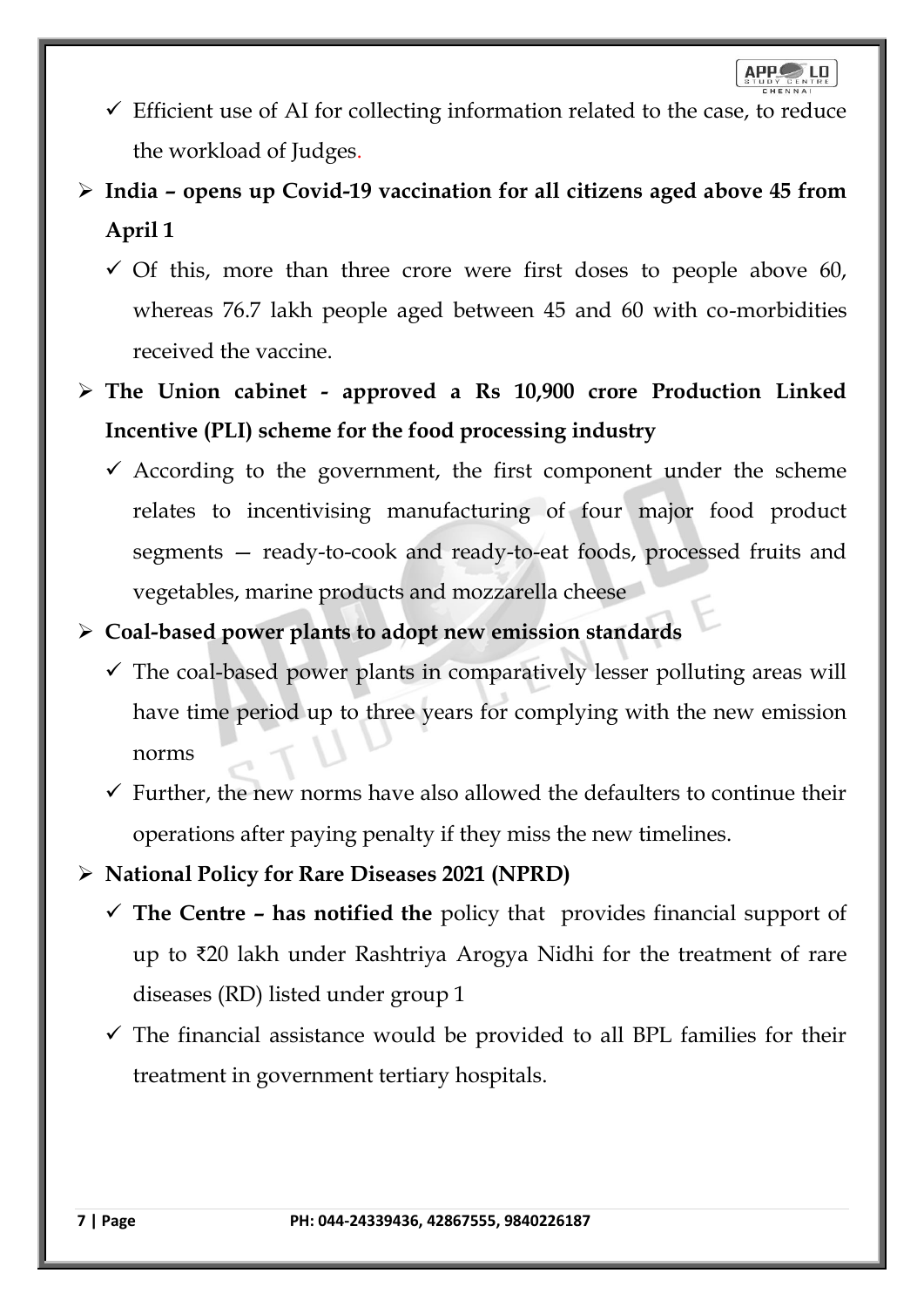- $\checkmark$  Further, the beneficiaries would also include those falling under the eligibility norms of Pradhan Mantri Jan Arogya Yojana, thereby covering about 40% of the population
- $\checkmark$  Rare diseases impact about 7 crore Indians

## ➢ **Indian railways -highest ever electrification**

- $\checkmark$  The Indian Railways has achieved the highest ever electrification of sections during 2020-21.
- $\checkmark$  India uses 25 KV 50 Hz AC traction on its electrified tracks, while DC traction is used for metros.
- ✓ The first railway electrification in India began between Chhatrapati Shivaji Terminus and Kurla in 1925
- ✓ The Central Organisation for Railway Electrification (CORE) is the centralised agency for railway electrification of Indian Railways.
- ✓ Electric Locomotives are mainly manufactured in Chittaranjan Locomotive Works located in West Bengal
- ➢ **Education Minister launches "MyNEP2020" portal launched for Digital Consultation**
	- $\checkmark$  Union Education Minister, Ramesh Pokhriyal Nishank' launched the "MYNEP2020" platform for receiving digital consultation from various stakeholders for preparing a draft of 2 policy related to Teachers skill development
	- $\checkmark$  "MYNEP2020" web portal of the National Council for Teacher Education (NCTE) will be operational from April 1 to May 15, 2021.

## ➢ **SARATHI Portal**

 $\checkmark$  The Ministry of Road Transport – has created the National Register for Driving Licenses to eradicate duplication of driving licenses in the country.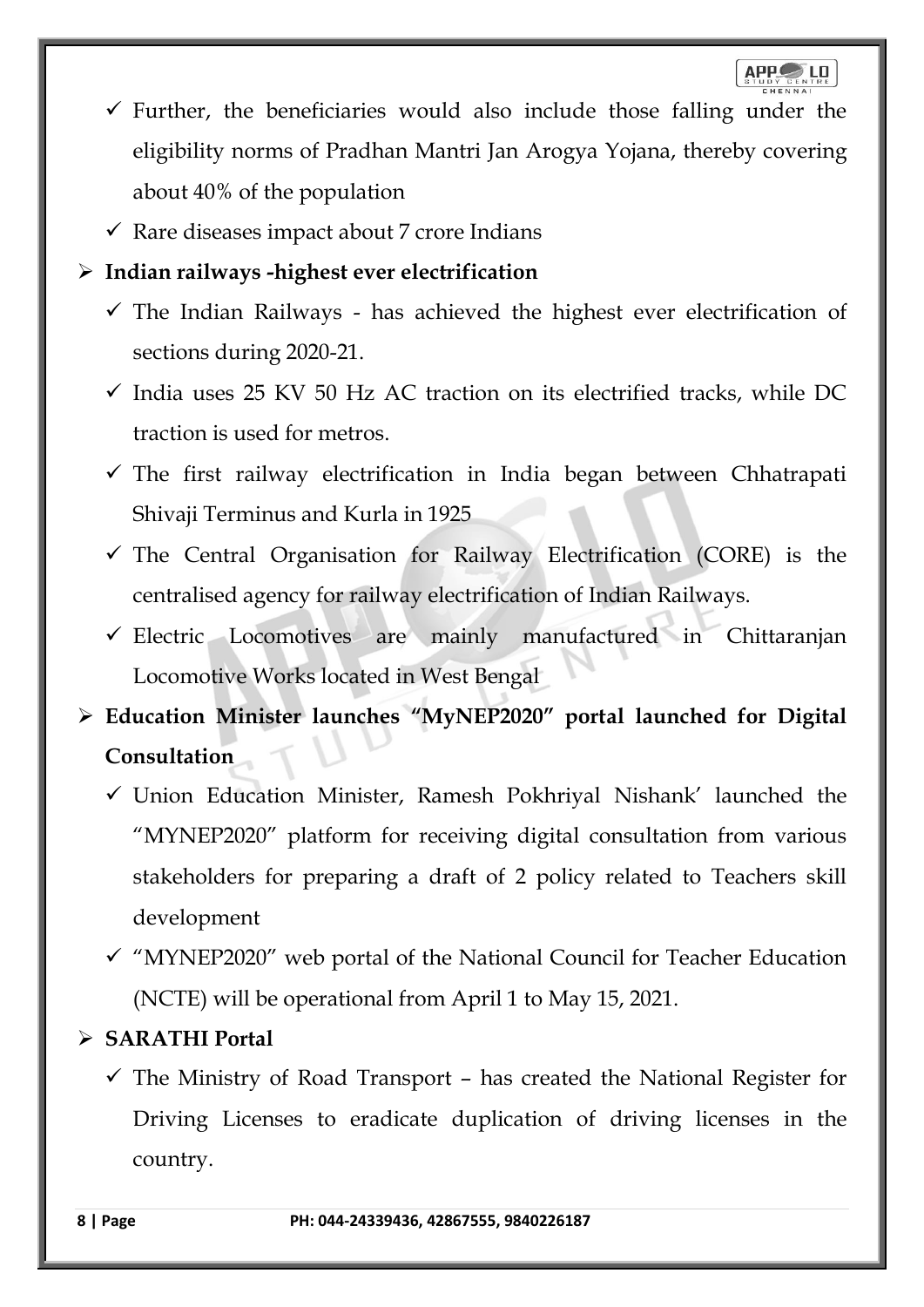$\checkmark$  The states which are already on the SARATHI portal of National Informatics Centre have been instructed to migrate to the newly created national register.

## ➢ **The TRIFED**

- $\checkmark$  The TRIFED (Tribal Cooperative Marketing Development Federation Limited), Ministry of Tribal Affairs and the Government of India - have launched two contests for the tribal people.
- ✓ They are "Be the Brand Ambassador of Tribes India" and "Be a Friend of TRIBES INDIA" contest
- $\checkmark$  Tribes constitute about 8% of Indian population
- $\checkmark$  Van Dhan Samajik Doori Jagrookta Abhiyan was launched in association with UNICEF to educate the tribal population in Covid-19 related safety measures.

## ➢ **The Atal Innovation Mission (AIM)**

- $\checkmark$  Centre for Innovations in Public Systems (CIPS) and NITI Aayog have announced collaboration to reinforce entrepreneurship and innovation in the area of public system.
- $\checkmark$  The CIPS and AIM will organise round table meetings involving local level administration officials to create awareness about the innovative products and solutions.
- $\checkmark$  They will together host e-exhibitions supported by relevant startups to showcase their innovations
- $\checkmark$  Further, the tie-up aims to create an 'Innovative Learning Management System' to promote innovative learning to teachers, students and mentors at grass root levels.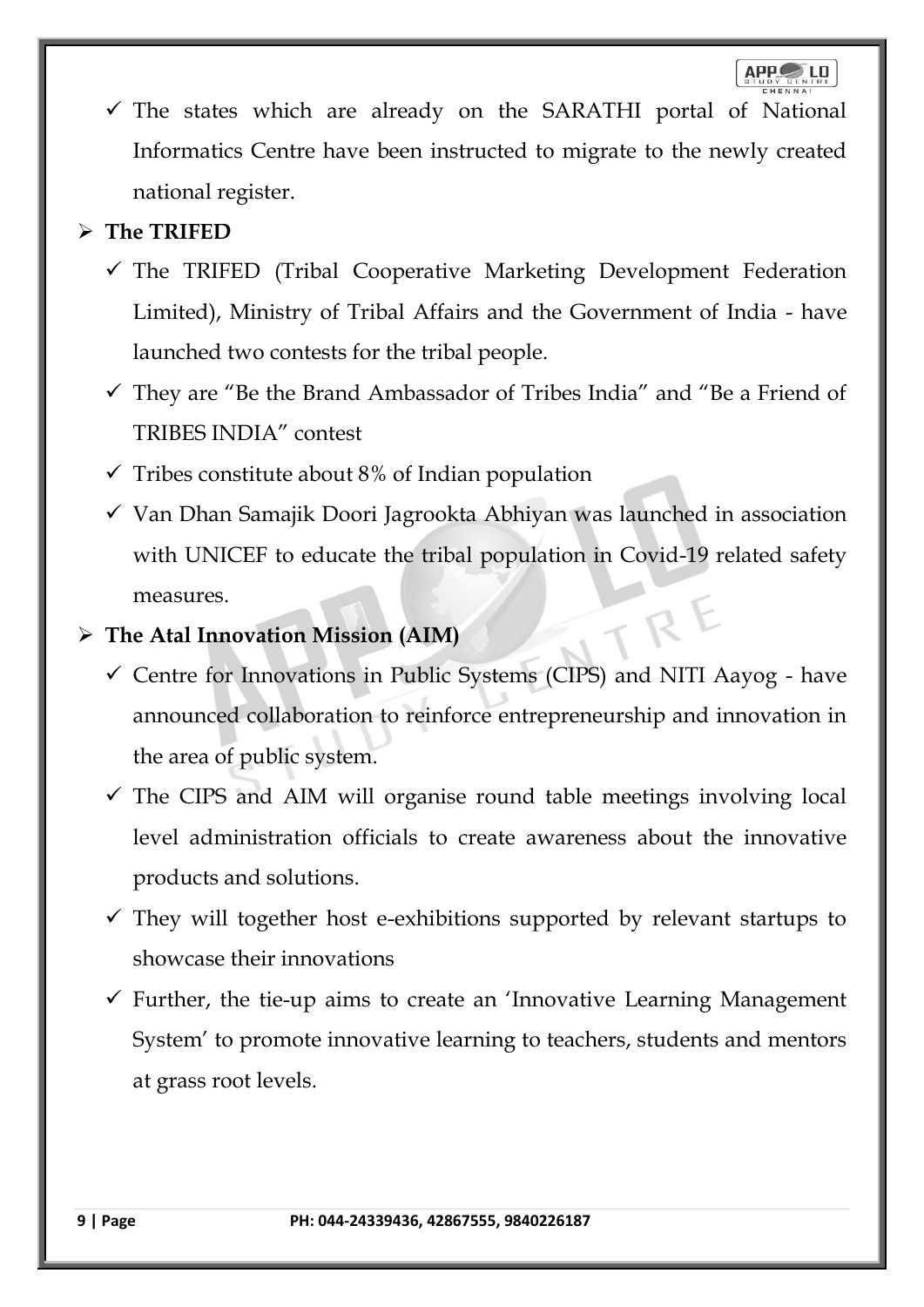## ➢ **India H2 Alliance**

- $\checkmark$  Energy giant, Reliance industries and Chart Industries have jointly initiated an energy transition coalition 'India H2 Alliance' on April
- $\checkmark$  The new alliance is dedicated to commercialising hydrogen technologies and systems, thereby encouraging the construction of net-zero carbon pathways in the country
- ➢ **Hydrogen Policy and roadmap for the period 2021-30**
	- $\checkmark$  To create National Hydrogen Task Force and Mission in a Public-Private partnership modelTo identify National Large Demonstration Stage Projects
	- $\checkmark$  To create National Hydrogen Fund.
	- $\checkmark$  To create hydrogen linked capacity involving production, distribution,
	- $\checkmark$  storage, industrial use-cases, standards and transport use-cases.
	- ✓ Blue Hydrogen is produced from the splitting of natural gas into carbon dioxide and hydrogen
	- ✓ Green Hydrogen is made from non-fossil sources.
- ➢ **National Programme on High Efficiency Solar PV Modules**
	- $\checkmark$  The scheme is called the "National Programme on High Efficiency Solar PV Modules".
	- $\checkmark$  The new scheme aims to promote 'Atmanirbhar Bharat' initiative and reduce the dependence on imports of solar PV cells and modules.
- ➢ **Madhukranti Portal** 
	- $\checkmark$  The Union Agricultural and Farmers' Welfare Minister Narendra Singh Tomar - launched the Madhukranti portal and Honey Corners of NAFED in New Delhi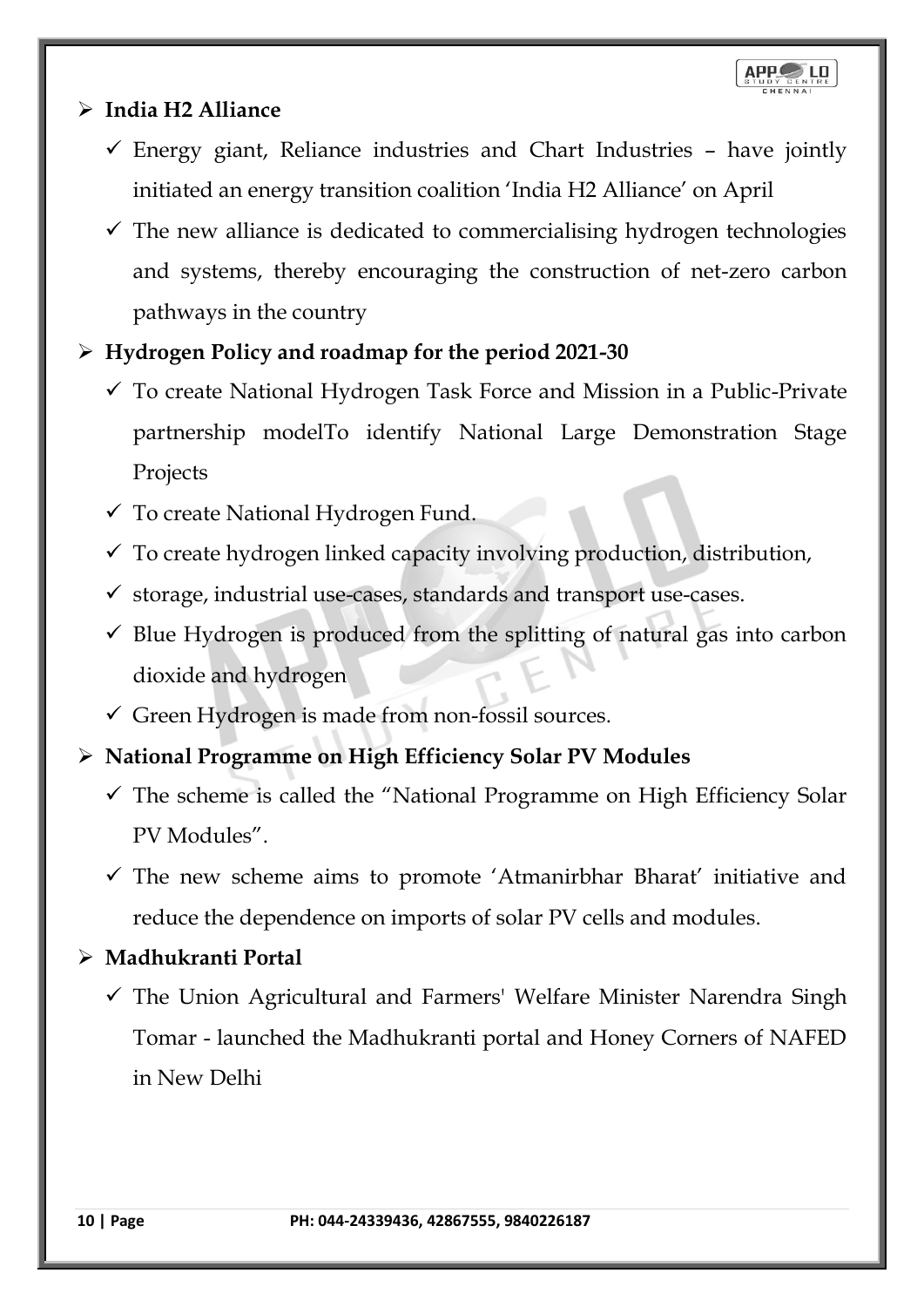- $\checkmark$  This portal is being developed for online registration to achieve a traceability source of honey and other beehive products on a digital platform
- $\checkmark$  The government has launched National Beekeeping and Honey Mission to boost the scientific bee keeping and honey production in the country.

## ➢ **MOFPI – Micro Food Processing Enterprises**

- $\checkmark$  The scheme is to be implemented between 2020-21 and 2024-25.
- $\checkmark$  The Deendayal Antyodaya Yojana-National Rural Livelihood Mission (DAYNRLM) operating under the Ministry of Rural Development (MoRD) is to work with the MoFPI to implement the scheme.
- $\checkmark$  Under the scheme, a seed capital support of Rs. 40,000 will be provided to the Self-Help Group members.
- $\checkmark$  The scheme aims to provide financial assistance to micro processing units functioning in the unorganized sector.
- $\checkmark$  The scheme focuses on women entrepreneurs and aspirational districts.

## ➢ **Anamaya the Tribal Health Collaborative**

 $\checkmark$  The Union Minister for Health and Family Welfare, Dr Harsh Vardhan and the Union Minister of Tribal Affairs, Arjun Munda - jointly launched 'Anamaya', the Tribal Health Collaborative on April 07 through video conference.

## ➢ **TikaUtsav – Vaccine festival**

- $\checkmark$  The main objective of the festival is to vaccinate as many people as possible and focus on zero wastage of the anti-Covid-19 vaccine.
- $\checkmark$  Currently, three states Maharashtra, Rajasthan, and Gujarat are receiving maximum number of vaccine doses.
- $\checkmark$  The Centre has planned to cover 250 million people included in "high priority" category by July 2021 under its vaccination programme.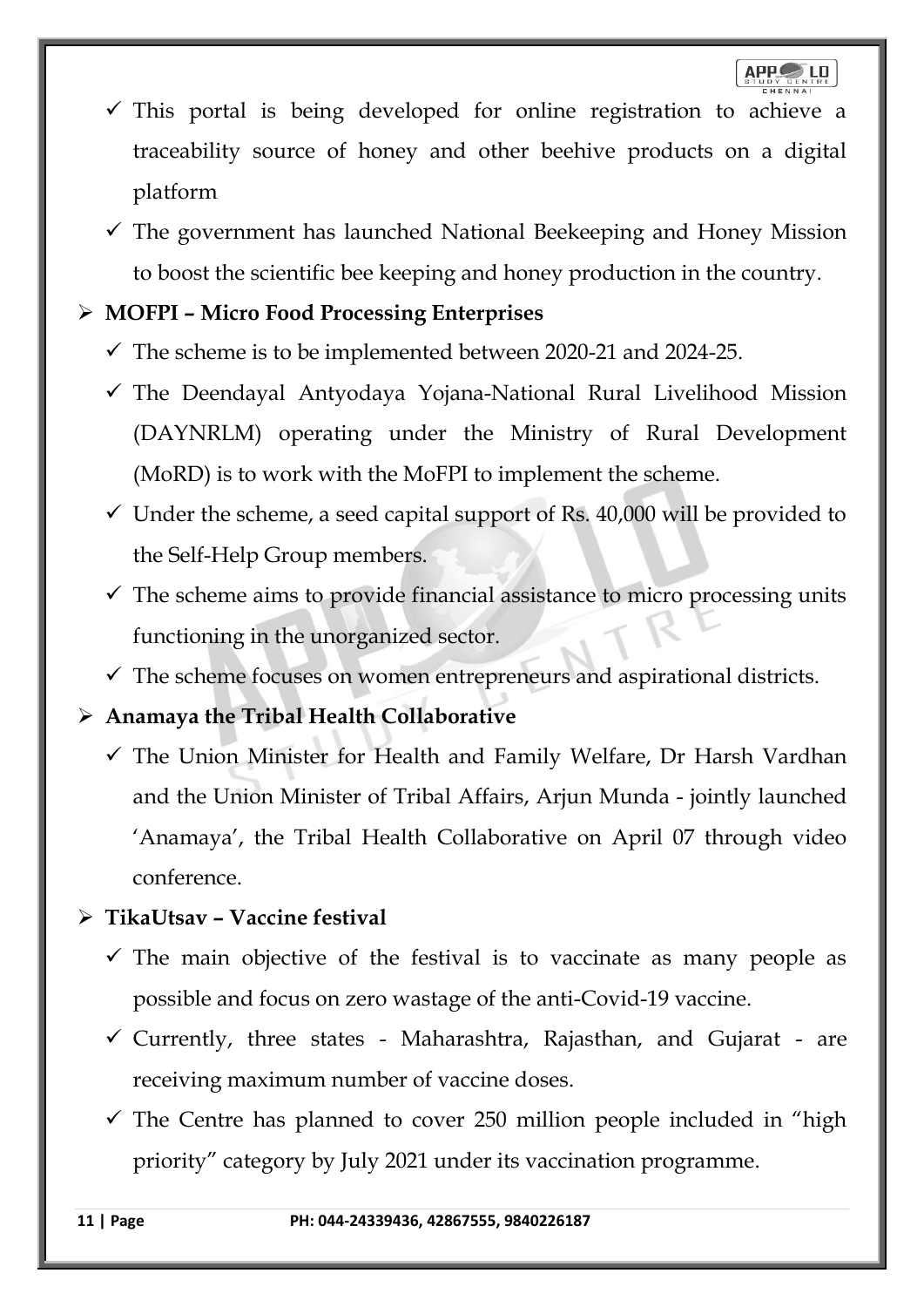### ➢ **'PoshanGyan'**

- ✓ NITI Aayog launches 'Poshan Gyan', a national digital repository on health and nutrition
- $\checkmark$  It has been launched in association with the Centre for Social and Behaviour Change, Ashoka University, and Bill and Melinda Gates Foundation on April 13, 2021
- $\checkmark$  The materials held by Poshan Gyan cover wide range of topics such as complementary feeding, antenatal care, adolescent health, anaemia prevention, diet diversity, etc

## ➢ **AahaarKranti**

- ✓ The motto of the mission **is "Good Diet-Good Cognition".**
- $\checkmark$  Malnutrition is the major contributing factor to one-third child deaths in the country.
- $\checkmark$  Apart from children, 23% of women and 20% of men in the country are malnourished.

## ➢ **Digital farming**

- $\checkmark$  In this regard, the Ministry of Agriculture has signed anMoU with Microsoft India to develop farmers' interface for post-harvest management and distribution.
- $\checkmark$  The project aims to reduce input costs for farmers and make farming easy.
- $\checkmark$  Microsoft India has joined its local partner, Crop Data, to do the pilot projects in 100 villages across 10 districts in six states.
- $\checkmark$  Digital technology and data will be used to assist farmers in taking right and cost-effective decisions.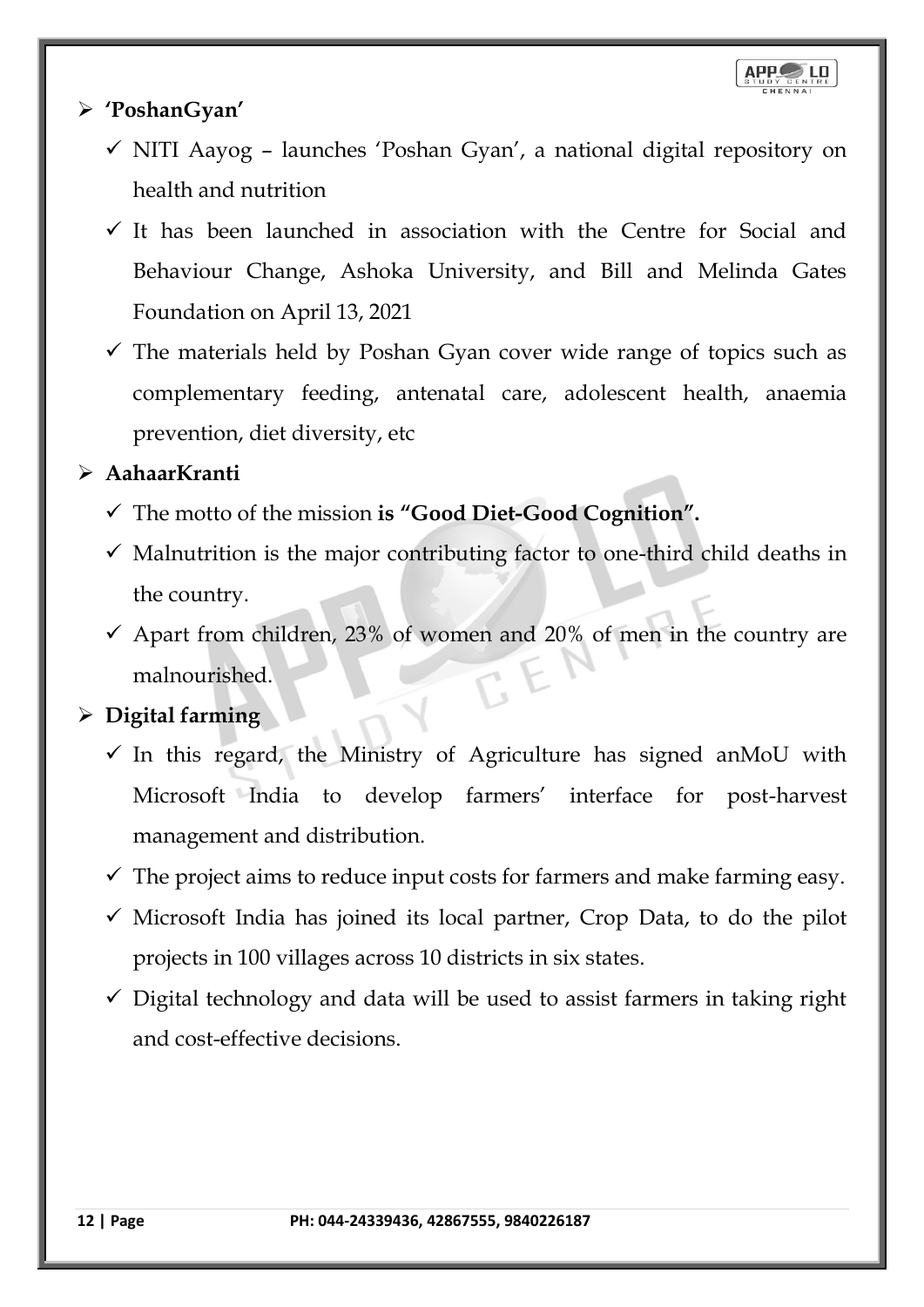### ➢ **Gender samvaad**

- $\checkmark$  The Ministry of Rural Development recently conducted the Gender Samvaad event to create awareness on gender related interventions under the DAY-NRLM on April
- $\checkmark$  It is a joint initiative between DAY-NRLM and IWWAGE.
- ✓ DAY-NRLM is 'DeendayalAntyodayaYojana National Rural Livelihood Mission'.
- $\checkmark$  IWWAGE stands for 'Initiative for What Works to Advance Women and Girls in the Economy'.

## ➢ **Eatsmart cities**

 $\checkmark$  The main objective of the EatSmart Cities Challenge is to create an environment of right food practices and habits

## ➢ **National Startup Advisory Council on April**

- ✓ Unicorns are startups that have a market valuation of at least 1 billion USD.
- ✓ The Centre had launched Startup India in 2016 to build a strong ecosystem for the growth of startups in the country

## ➢ **The "Tribunal Reforms Ordinance 2021"**

- ✓ **The ordinance dissolved appellate tribunals under the following nine acts:**
- $\checkmark$  Cinematograph Act, 1952
- $\checkmark$  Copyrights Act, 1957
- ✓ Trade Marks Act, 1999
- $\checkmark$  Customs Act, 1962
- $\checkmark$  Airports Authority of India Act, 1994
- $\checkmark$  Geographical Indications of Goods (Registration and Protection) Act, 1999
- $\checkmark$  Control of National Highways (Land and Traffic) Act, 2002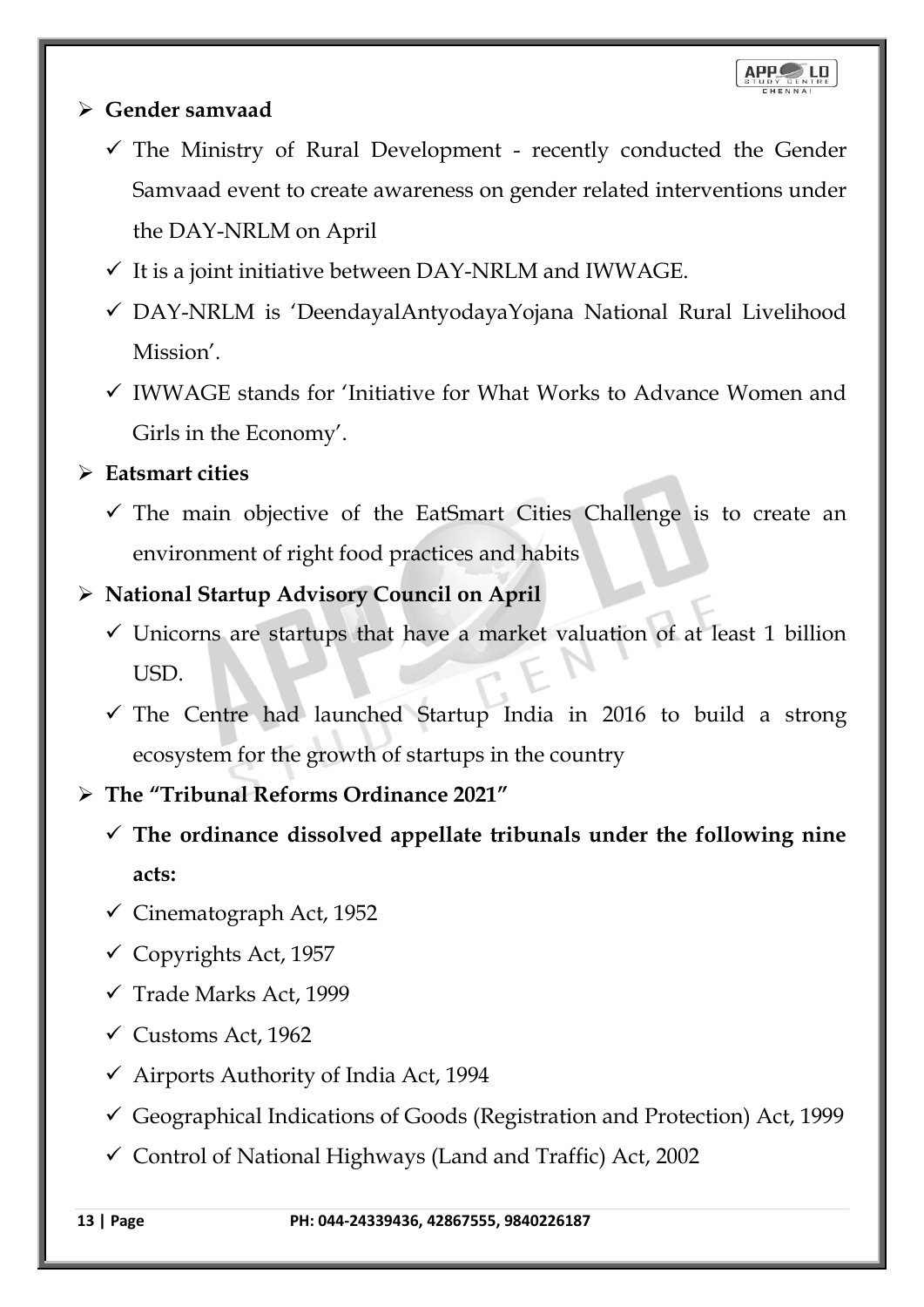

- ✓ Protection of Plant Varieties and Farmers Rights Act, 2001
- $\checkmark$  Patents Act, 1970

## ➢ **NIXI Academy, IP Guru and NIXI-IP-INDEX**

- $\checkmark$  National Internet Exchange of India has launched these initiatives to educate technical and non-technical people about the next-generation Internet Protocol standard, IPv6
- $\checkmark$  IP Guru is a group that will extend support to all Indian entities, which are finding it technically challenging to migrate and adopt IPv6
- $\checkmark$  NIXI Academy has been created to educate technical and non-technical people in India about technologies like IPv6 for better management of internet resources in the country.
- ➢ **"Vivad se Vishwas'**
	- ✓ Tax amnesty scheme 'Vivad se Vishwas' is one of the most successful direct tax dispute resolution schemes
	- ✓ Taxpayers who had already made declarations within the stipulated deadline of March 31, can make payment without paying any additional amount or penalty up to June 30.

## ➢ **Oxygen Express**

- $\checkmark$  Indian Railways said that nearly 150 tonnes of medical oxygen has been delivered by operating Oxygen Express in different parts of the country.
- $\checkmark$  These Oxygen Express trains are operated to help the country handle the issue of shortage of oxygen.
- $\checkmark$  To tackle the crisis, the government is to set up 162 Oxygen plants in thirty-two states using the PM-CARES funding.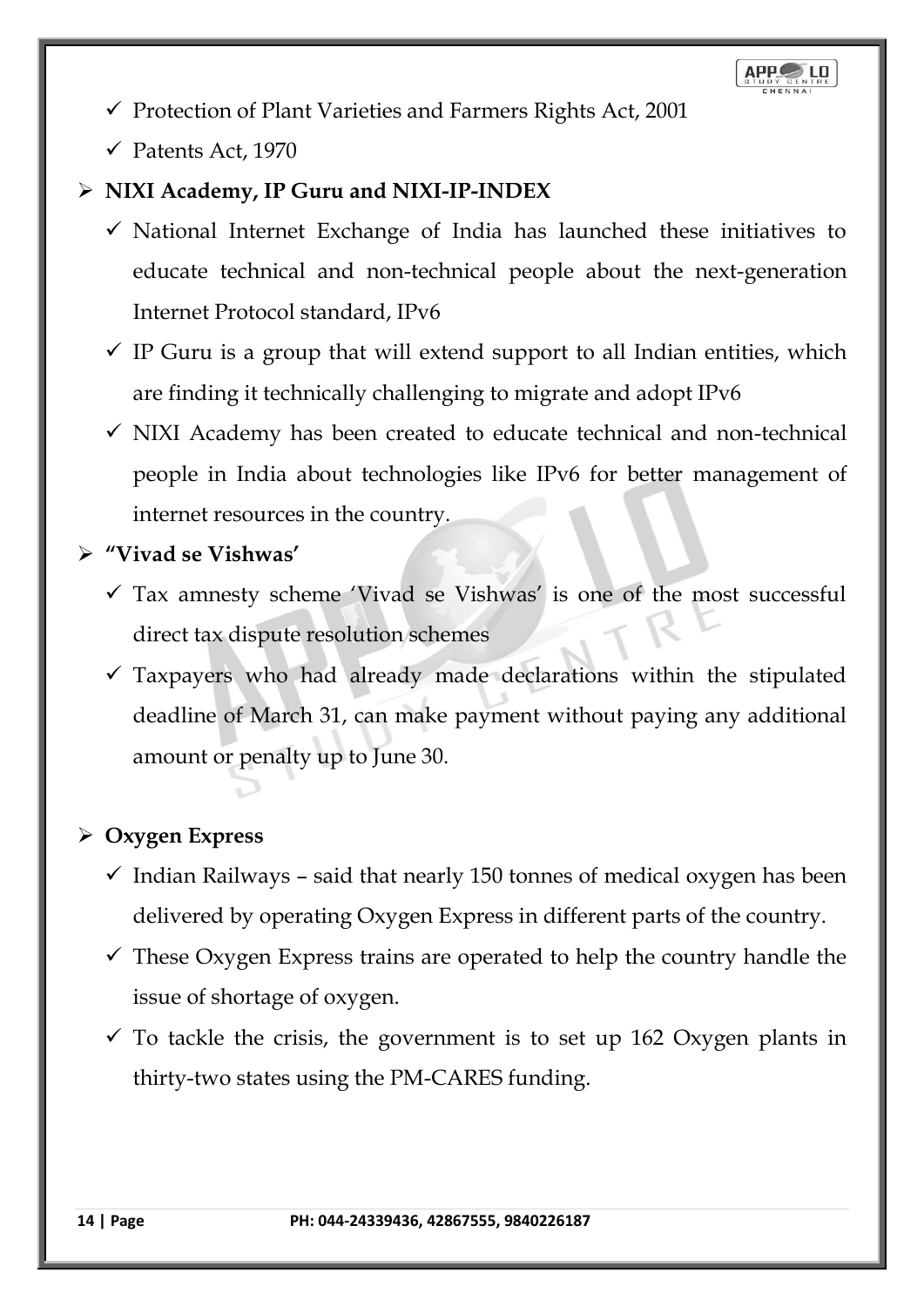## ➢ **The IIT Kharagpur - has successfully commercialised the diagnostic technology called 'COVIRAP' to detect Covid-19 virus**

- $\checkmark$  The technology is also capable of testing influenza, dengue, malaria, tuberculosis and Japanese Encephalitis along with other vector borne diseases.
- $\checkmark$  Costing only Rs. 500, the device will minimise the need for real time PCR machines and also for thermal cyclers COVIRAP is a cuboid shaped portable testing device that can deliver the results within an hours
- $\checkmark$  It can conduct the Covid-19 test using a swab sample and does not require a separate facility for RNA extraction.

## **SCHEMES**

## ➢ **'SWAMITVA' SCHEME**

- ✓ Prime Minister Narendra Modi will launch the distribution of e-property cards under the 'SWAMITVA" scheme' on April on the eve of National Panchayati Raj Day
- $\checkmark$  The scheme seeks to map residential land ownership in the rural sector using modern technology like using the drones to create a non-disputable record
- $\checkmark$  Under the scheme, property records will be given to property owners and will be recognised by the land revenue records department.
- $\checkmark$  These accurate property documents will enable villagers to access bank finance using their property as collateral
- $\checkmark$  The scheme will cover around 6.62 lakh villages of the entire country during 2021- 2025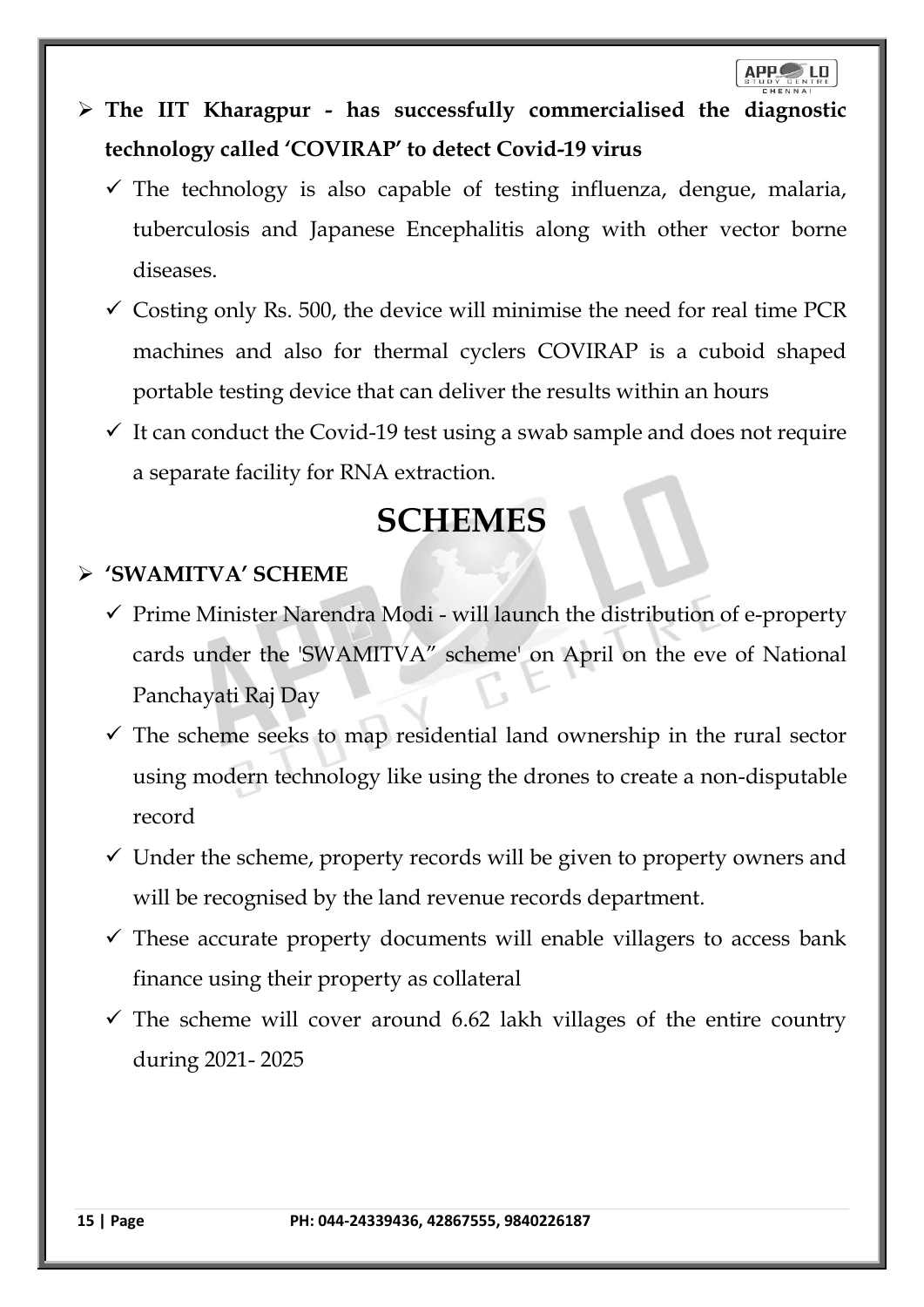## **COURT VERDICT**

- ➢ **On april20 , the supreme court –activates the article 224A for the first time.**
	- $\checkmark$  The Apex court allowed High court chief justices to start appointing retired high court judges as adhoc judges for two to five years under this article 224Aof the constitution .
	- $\checkmark$  Article 224A was included in original constitution. But was deleted in in 1956and was re-introduced 1963 only.

## ➢ **On April 27, the supreme court -permitted Vedanta**

 $\checkmark$  The supreme court -permitted Vedanta to operate its oxygen production plant at Sterlite copper smelting unit in Tuticorin

## **COMMITTEES**

## ➢ **NGT – National Green Tribunal**

- $\checkmark$  The national task force (NTF) will also monitor enforcement of air quality standards in other identified air polluted areas, beyond NACs, where air quality is poor.
- $\checkmark$  The tribunal also asked the NTF to see whether a 'National Air Quality Atlas' may be created by classifying cities or districts in terms of air quality in different categories such as 'red', 'orange' and 'green' for taking prioritised pollution abatement measures.
- $\checkmark$  The 124 NACs are those which did not meet the national ambient air quality standards during 2014-19.
- $\checkmark$  The Centre has proposed a commission on air quality management (CAQM) through an ordinance in tackling the pollution problem in Delhi-NCR and adjoining areas.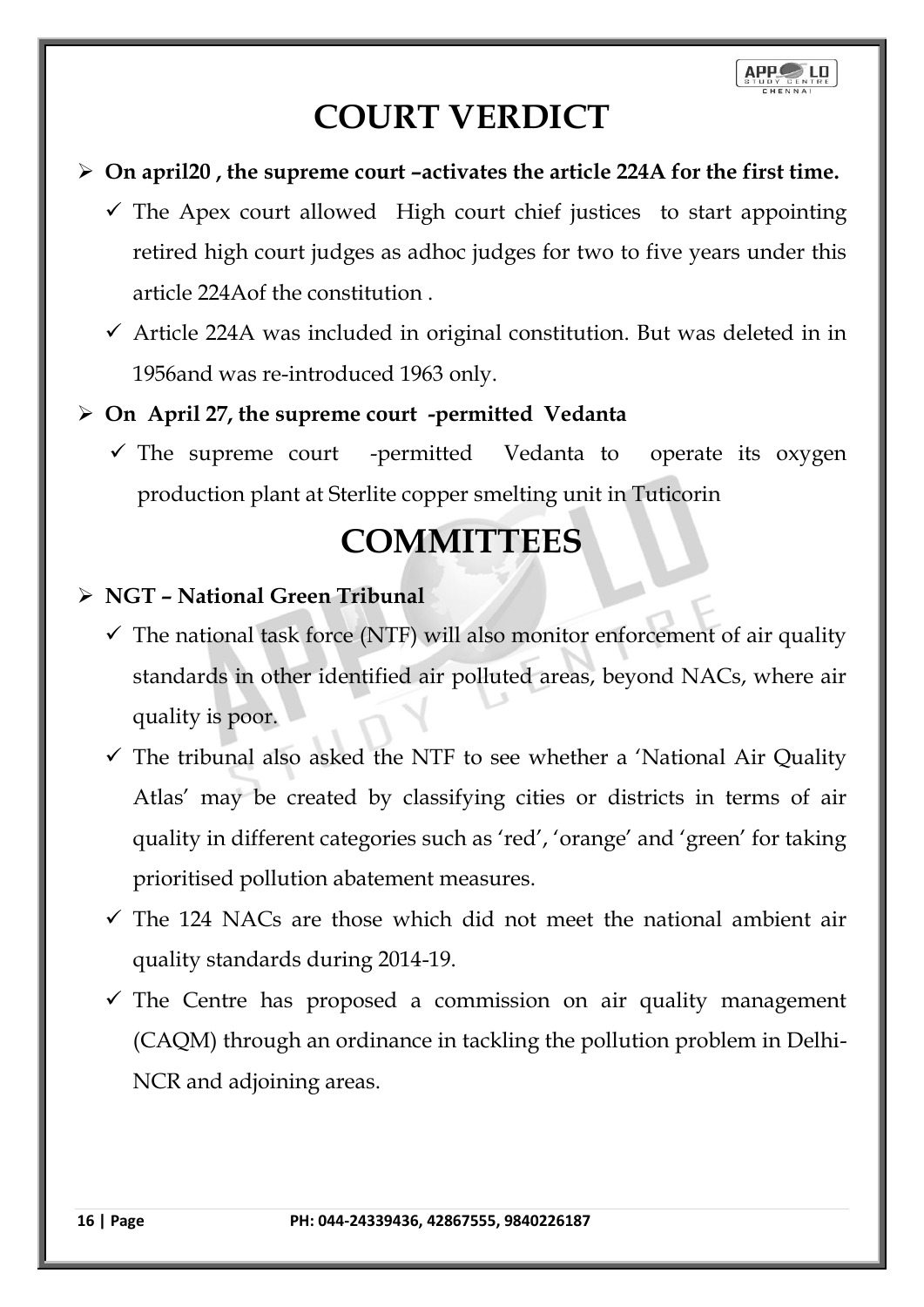## **INTERNATIONAL**

## ➢ **'Carnivac - Cov'**

- $\checkmark$  The trial tests showed that the new vaccine generated antibodies against the virus in dogs, cats, foxes and mink.
- $\checkmark$  The mass production of the vaccine is expected to start in April

## ➢ **"NIMBUS"**

 $\checkmark$  Israel – has announced the launch of 'Nimbus' Project at an estimated cost of \$1 billion.

## ➢ **Blue Nature Alliance**

 $\checkmark$  A new global partnership 'Blue Nature Alliance' – has been launched on April, to restore 5% or 18 million square kilometers of World Ocean in five years.

## ➢ **Python - 5 Isreali short range missile**

 $\checkmark$  The DRDO - test-fired successfully the Israeli short-range weapon Python-5 air-to-air missile from the indigenous Tejas light combat aircraft at Goa.

## ➢ **'Tiangong'-chinese space station**

- ✓ China launched an unmanned module for its proposed permanent space station called 'Tiangong'
- $\checkmark$  China plans to complete its own space station by the end of 2022
- ✓ The module, named "Tianhe", or "Harmony of the Heavens", was launched on the Long March 5B, China's largest carrier rocket, from the Wenchang Space Launch Centre on the southern island of Hainan.

## ➢ **'ShantirOgroshena 2021'.**

✓ India Participates in Multinational Military Exercise 'ShantirOgroshena 2021' held in Bangladesh.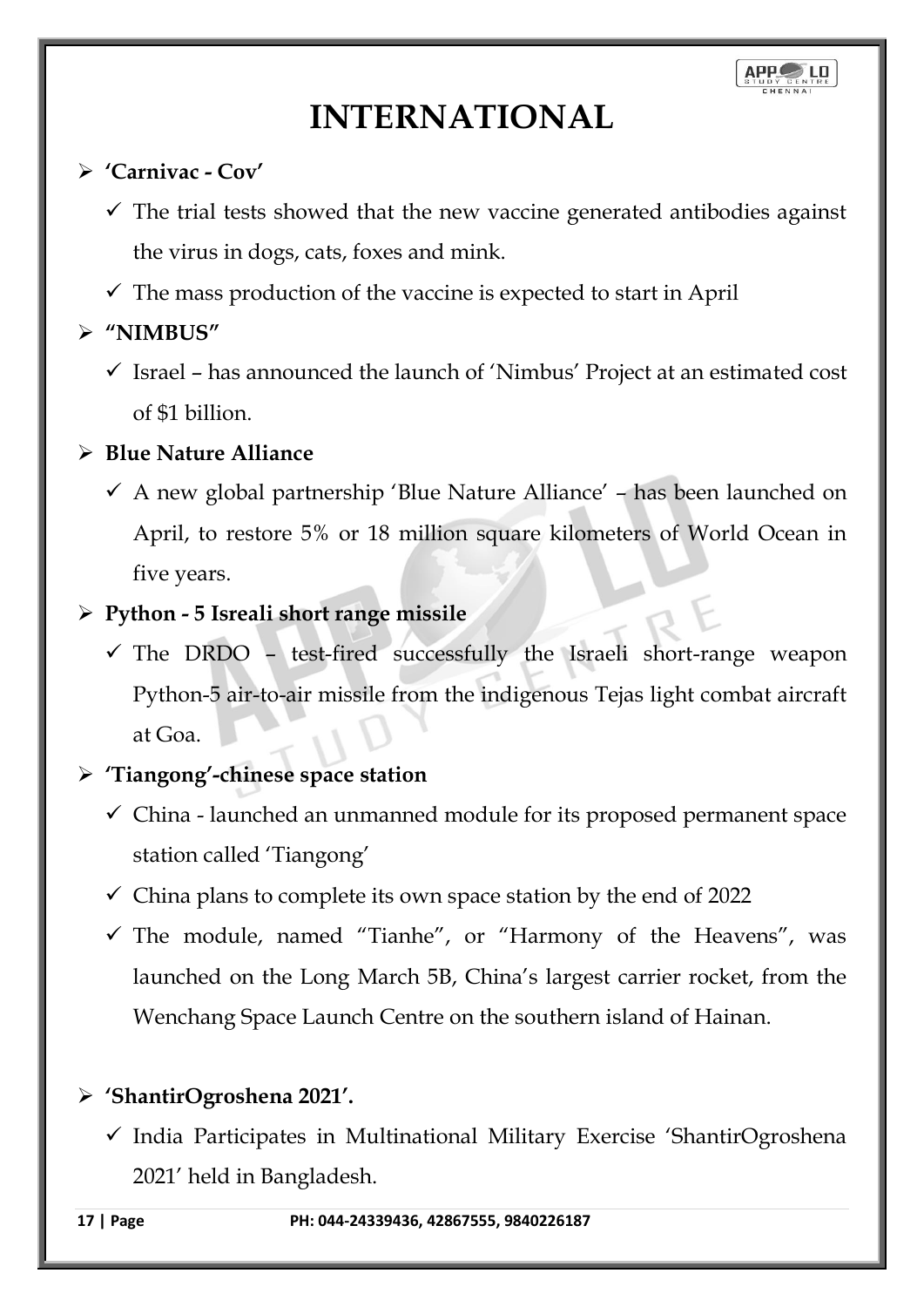**APP** 

- $\checkmark$  Theme 'Robust Peacekeeping Operations'
- $\checkmark$  To strengthen the procedures and enhance interoperability among neighbourhood Countries (Bhutan, Sri Lanka, Bangladesh)

## **INDIA AND OTHER COUNTRIES**

## ➢ **Road infrastructure in the Nepal Terai**

- $\checkmark$  The Indian Embassy in Kathmandu informed that the Indian Government has provided Nepali Rs. 800 crores of grant assistance for strengthening road infrastructure in the Terai region in Nepal.
- $\checkmark$  These roads are also called Hulaki Rajmarg and they connect major towns located on the East-West highway with the border of India and Nepal.

## ➢ **Seychelles archipelago**

- ✓ PM Narendra Modi and Seychelles President Wavel Ramkalawan will jointly inaugurate a range of Indian projects in the **Seychelles archipelago** on April 8.
- $\checkmark$  The virtual event will see inauguration of a new magistrates' court building in Seychelles, handing over of a fast patrol vessel to Seychelles Coast Guard, handing over of a 1 mw solar power plant and 10 high impact community development projects (HICDPs).
- $\checkmark$  The 1Mw ground-mounted solar power plant on Romainville Island of Seychelles was completed as part of the 'Solar PV Democratisation Project' being implemented in Seychelles by India under grant assistance.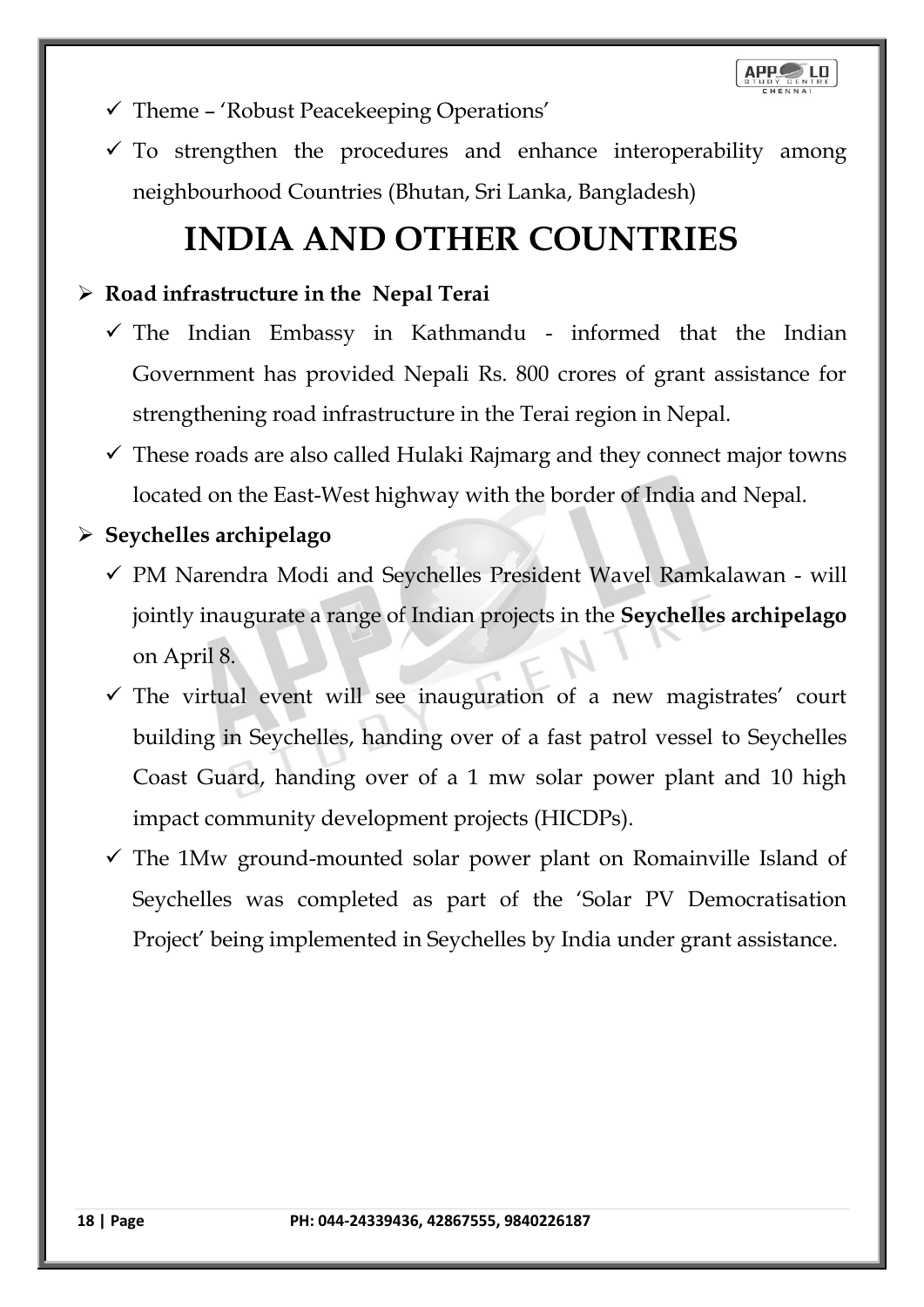

## **CONFERENCES & SUMMITS**

### ➢ **BASIC Ministerial meeting**

- $\checkmark$  India hosted the 30th BASIC ministerial meeting, chaired by Environment Minister Prakash Javadekar, on April
- $\checkmark$  During the meeting, the BASIC nations Brazil, South Africa, India and China - have jointly opposed the European Union's move to introduce 'carbon border tax' as part of its green push
- $\checkmark$  The European Union is planning to impose a 'carbon border tax' (carbon border adjustment) on imports in order to force emerging economies to adopt cleaner (non-fossil fuel-based) practices to manufacture goods.

#### ➢ **The Raisina Dialogue 2021**

- ✓ Prime Minister Narendra Modihas inaugurated the 2021 "Raisina Dialogue", through video-conferencing.
- $\checkmark$  The Raisina Dialogue 2021 is the sixth edition of the annual dialogue, organised from April 13 to 16, 2021, in full digital form for the first time due to the coronavirus pandemic.
- $\checkmark$  The theme for the 2021 conference is "Viral World: Outbreaks, Outliers and Out of Control".

#### ➢ **'India-US climate and clean energy Agenda 2030 partnership'**

- ✓ **Prime Minister Narendra Modi - announced the launch of the**
- ✓ **'India-US climate and clean energy Agenda 2030 partnership'**
- $\checkmark$  The India-US collaboration on clean energy is expected to play an important role in helping India fulfill its ambitious renewable energy goal of reaching 450 GW by 2030.
- $\checkmark$  Under the new commitment, President Joe Biden pledged to cut US greenhouse gas emissions by 50-52% by 2030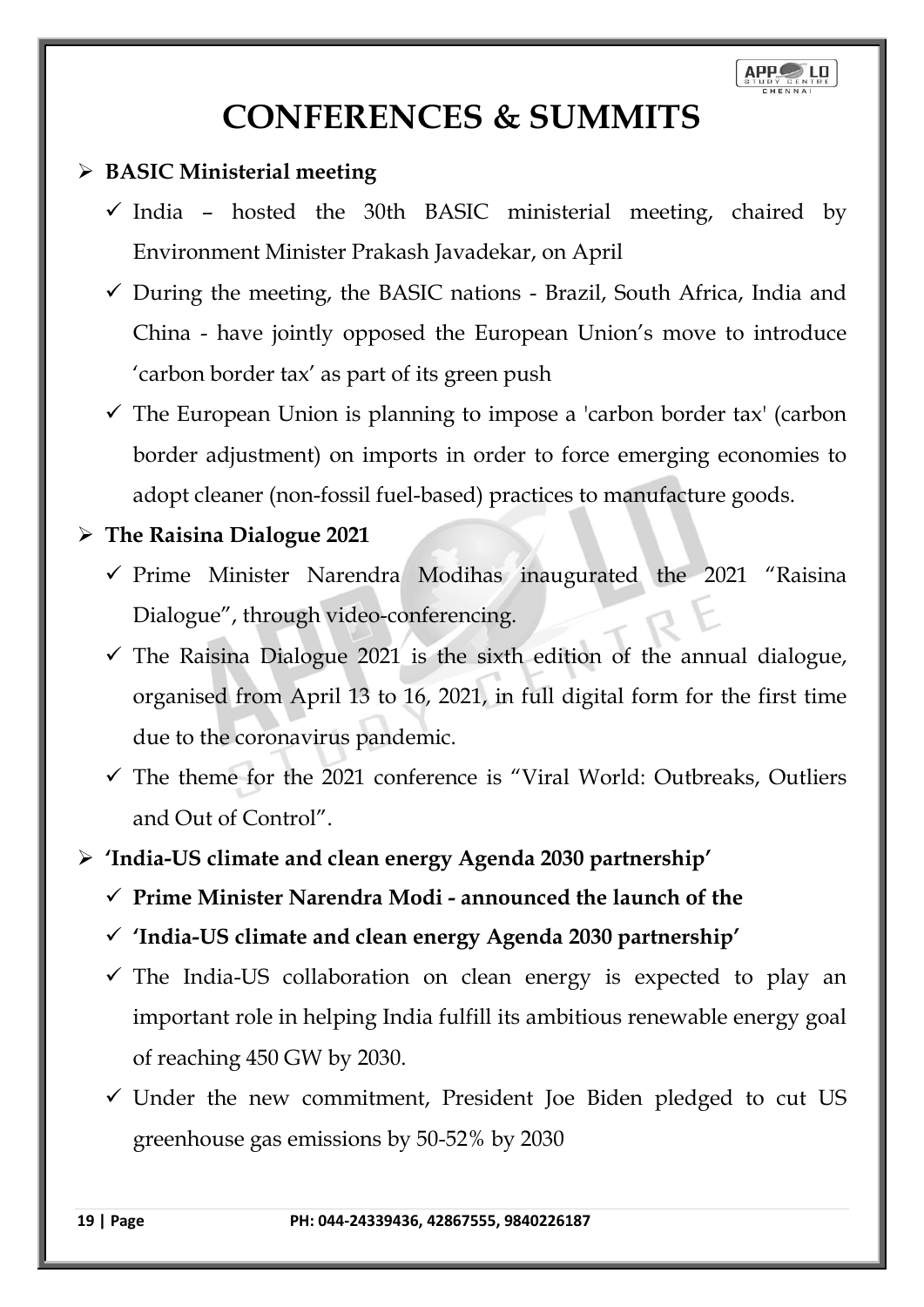$\checkmark$  During the summit, around 101 Nobel Laureates, including Buddhist leader Dalai Lama, made a call to sign up a "Fossil Fuel Non-Proliferation Treaty"

## **DEFENCE**

## ➢ **New Lightweight bullet – Proof Jacket (BJP)**

- $\checkmark$  It has developed a new lightweight bullet-proof jacket (BPJ), which weighs 9kg, to meet the qualitative requirements of the 13-lakh strong Army
- $\checkmark$  The new jacket was developed by the Kanpur-based Defence Materials and Stores Research and Development Establishment, a DRDO laboratory
- $\checkmark$  India exports bulletproof jackets to 18 countries

## ➢ **Hydrographic Survey**

 $\checkmark$  INS Sarvekshak, a hydrographic survey ship - is to conduct joint hydrographic surveys in Mauritius along with the support of Mauritian authorities.

➢ **"Khanjar"**

 $\checkmark$  India and Kyrgyzstan - commenced the 8th edition of a joint Special Forces Military Exercise - the "Khanjar"- on April 16

## **ECONOMICS**

## ➢ **GST collection 1.23 lakh crore in March**

- $\checkmark$  The Finance Ministry reported an all-time high collection of Goods & Services Tax (GST) at over ₹1.23 lakh crores in March 2021, since the GST regime was introduced in July 2017
- $\checkmark$  The CGST collections in the month stood at ₹22,973 crore, SGST ₹29,329 crore, IGST ₹62,842 crore and Cess at ₹8,757 crore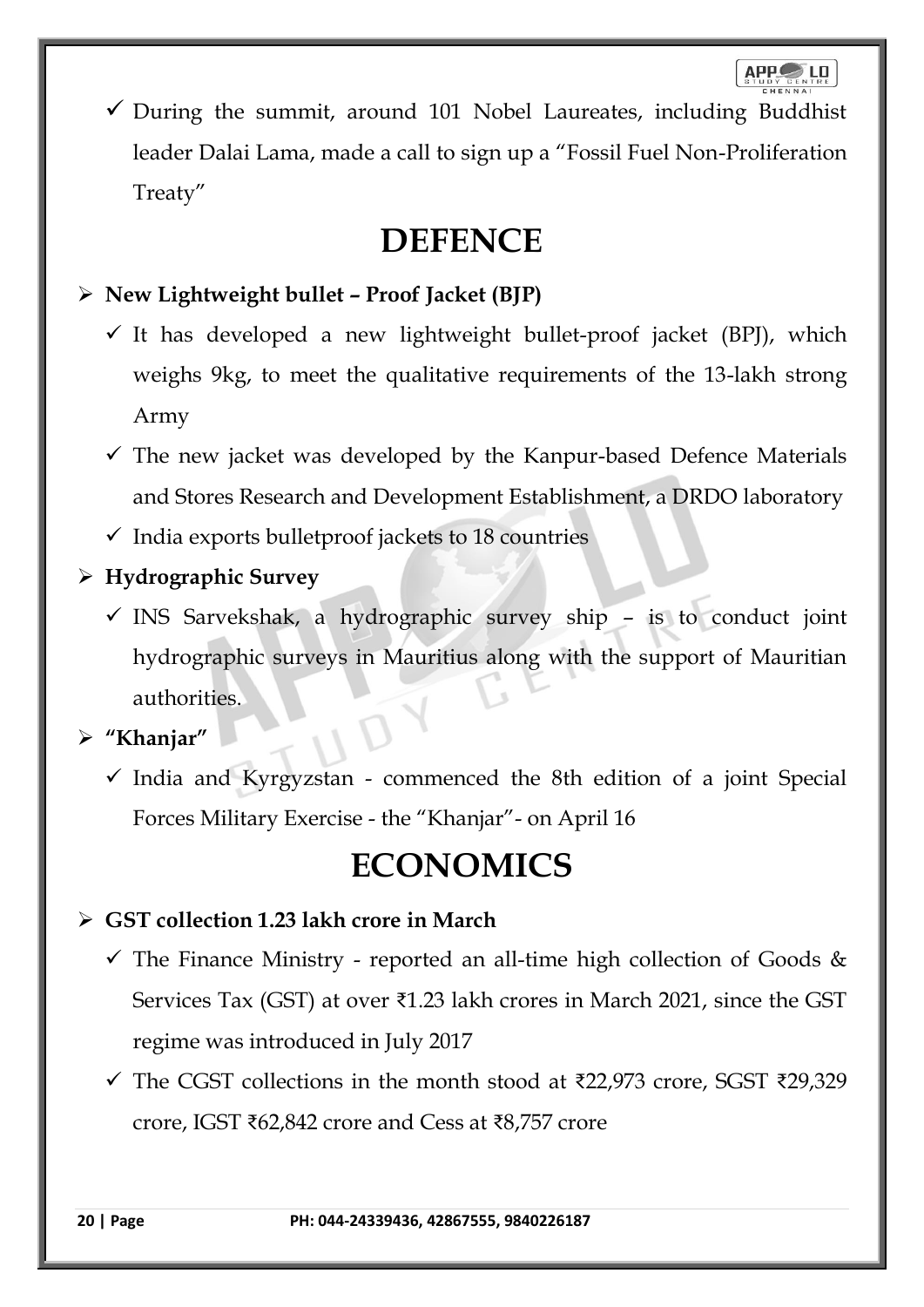

 $\checkmark$  Big contributor such as Maharashtra registered a growth of 14%, while Gujarat, Karnataka, Tamil Nadu, Haryana and Delhi saw an increase of 20%, 11%, 23%, 17% and 20% respectively

## ➢ **International Monetary Fund – growth projection**

✓ The International Monetary Fund (IMF) - raised India's growth projections for 2021-22 to 12.5% from its January estimate of 11.5%, making it the fastest growing major economy in the world.

#### ➢ **Methods of RBI to Inflation Control**

- $\checkmark$  The Reserve Bank of India (RBI) has announced a government securities acquisition programme (G-SAP 1.0) on April 7
- $\checkmark$  Under the programme, the RBI has committed to buy bonds worth Rs 1 lakh crore in the first quarter.
- $\checkmark$  The first purchase of Rs 25,000 crore is to be made on April 15, 2021.
- $\checkmark$  This unprecedented step has been taken to keep interest rates in check to support growth.
- $\checkmark$  The RBI clarified that the G-SAP will run alongside other instruments, namely longer term repo/reverse repo auctions, forex operations, operation twist, and other open market operations.

#### ➢ -**Venture capital-Amazon**

- $\checkmark$  Amazon has set up a \$250- million venture fund in India to digitize local startups
- $\checkmark$  The retail giant aims for e commerce exports worth \$ 10 billion, besides creating 1 million additional jobs in India between 2020 and 2025
- $\checkmark$  It has exported \$3 billion worth of local goods to its overseas markets, largely the US.

➢ **Russia – plans to send three missions to the Moon in the next four years**

 $\checkmark$  Lunar-A was the proposed orbiter of Luna 25 mission.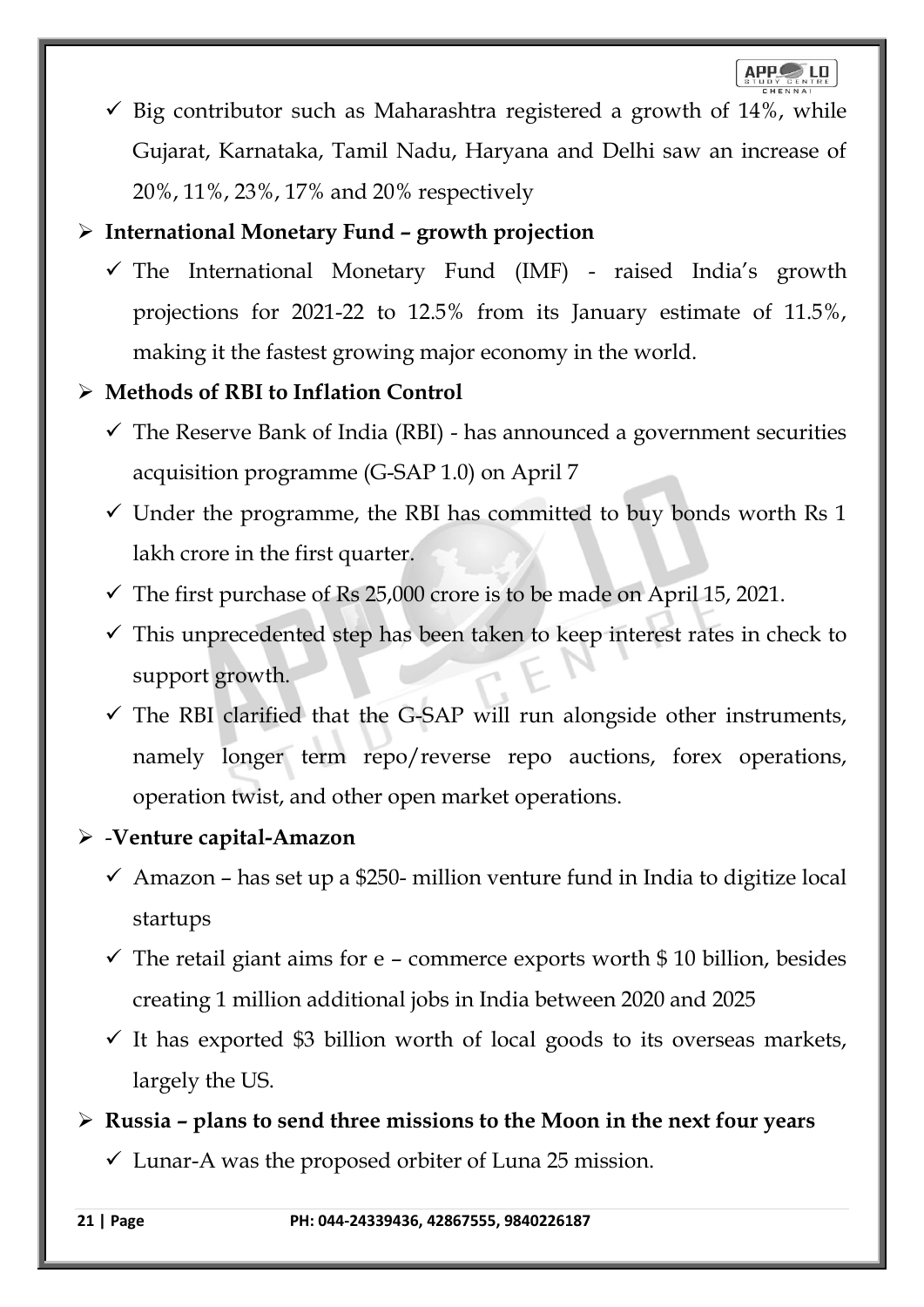- $\checkmark$  It will carry 30 kg of scientific instruments including a robotic arm and drilling hardware to collect soil samples.
- $\checkmark$  It will study the exosphere around the south pole of the moon, where no spacecraft has reached till date.
- $\checkmark$  The project is financed by Roscosmos.

## ➢ **SaaS firm Charge bee**

- ✓ Indian Startup Unicorns in 2021
- $\checkmark$  Chargebee's customers are mainly from the US (50%) and Europe (40%)
- ➢ **Ed-tech major Byju's - is set to be the most valued internet startup in India at a valuation of \$16.5 billion soon**
	- $\checkmark$  It is set to overtake Soft-Bank and Alibaba-backed Paytm, which is valued at \$16 billion
	- $\checkmark$  Byju's is in advanced stages of talks to raise another \$150-\$200 million from UBS Group to take its valuation around \$16.5 billion.
	- $\checkmark$  At present, Byju's valuation is over \$15 billion from various new and existing investors
	- $\checkmark$  Byju's had raised \$1 billion in capital last year.

## **RANKINGS**

- ➢ **World Economic Forum's Global Gender Gap Report 2021**
	- $\checkmark$  India has slipped 28 places to rank 140th among 156 countries in the World Economic Forum's Global Gender Gap Report 2021
	- $\checkmark$  The country was ranked 112th among 153 countries in the Global Gender Gap Index 2020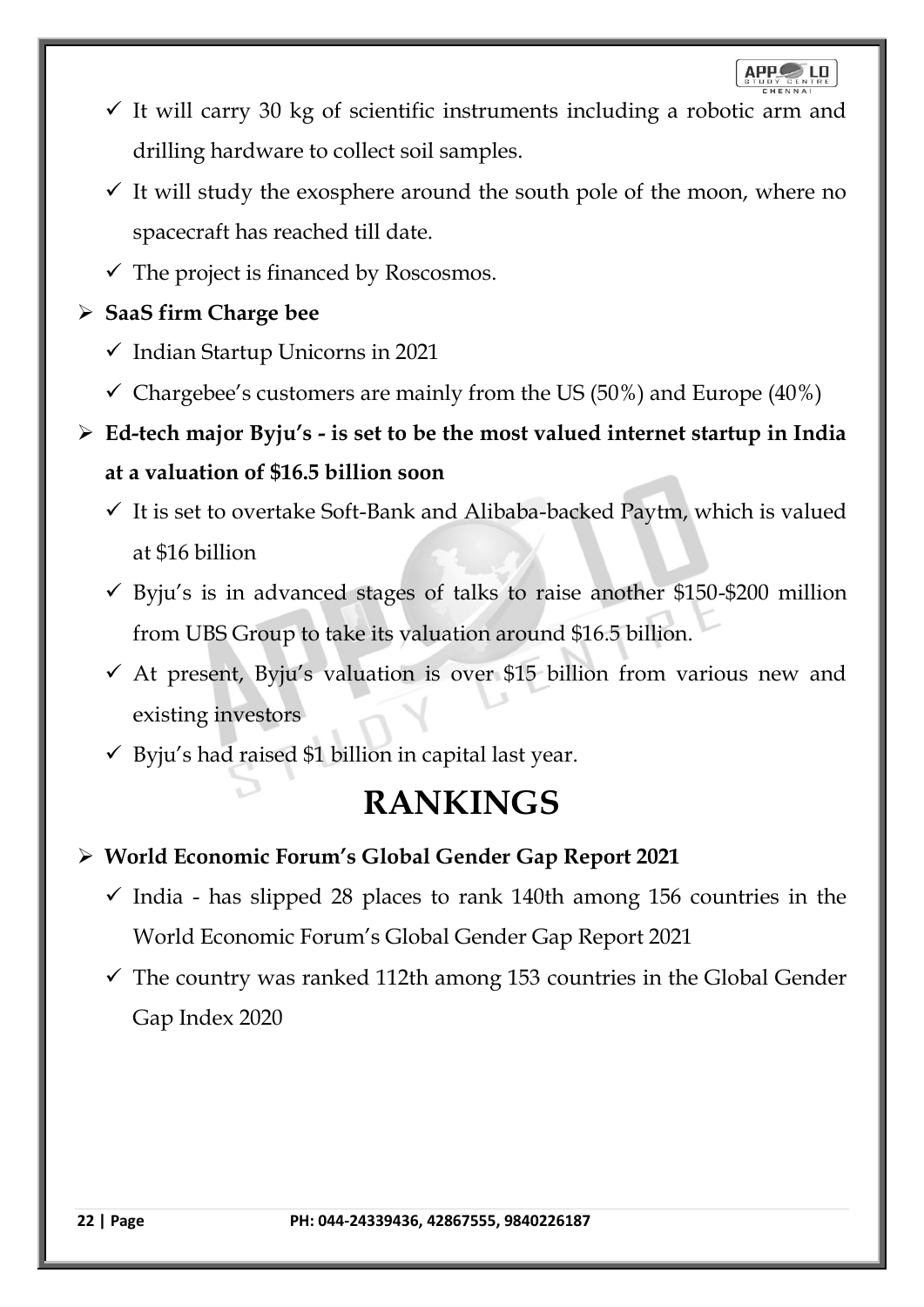## **APPOINMENT**

## ➢ **TAFE – CMD Mallika Srinivasan,**

 $\checkmark$  She was appointed PSEB – chairperson, TAFE – CMD as PSEB chain

## ➢ **VenkataRamana, new48th CJI**

✓ President Ram NathKovind - appointed Justice NuthalapatiVenkataRamana, the senior-most Supreme Court judge, as the next Chief Justice of India

## ➢ **New ONGC CMD**

 $\checkmark$  Subhash Kumar - assumed additional charge as the ChairmancumManaging Director (CMD) of Oil and Natural Gas Corporation (ONGC) following retirement of incumbent Shashi Shanker on April.

## ➢ **Tarun Bajaj**

 $\checkmark$  The government – announced Tarun Bajaj as the new revenue secretary.

## ➢ **Former Chief secretary GirijaVaidyanathan**

 $\checkmark$  She has been appointed expert member of the National Green Tribunal's Southern Zone (NGT-SZ) in Chennai**.**

## ➢ **Sushil Chandra –New CEC**

 $\checkmark$  Sushil Chandra –was appointed as the New Chief Election Commissioner.

## ➢ **Bar Council of India (BCI)**

 $\checkmark$  Mr.SPrabakaran - was elected vice-chairman of the Bar Council of India(BCI)

## ➢ **Tamil Nadu Dr Ambedkar Law University.-Vice chancellor**

 $\checkmark$  Governor BanwarilalPurohit –had appointed N S Santhosh Kumar vicechancellor of Tamil Nadu DrAmbedkar Law University.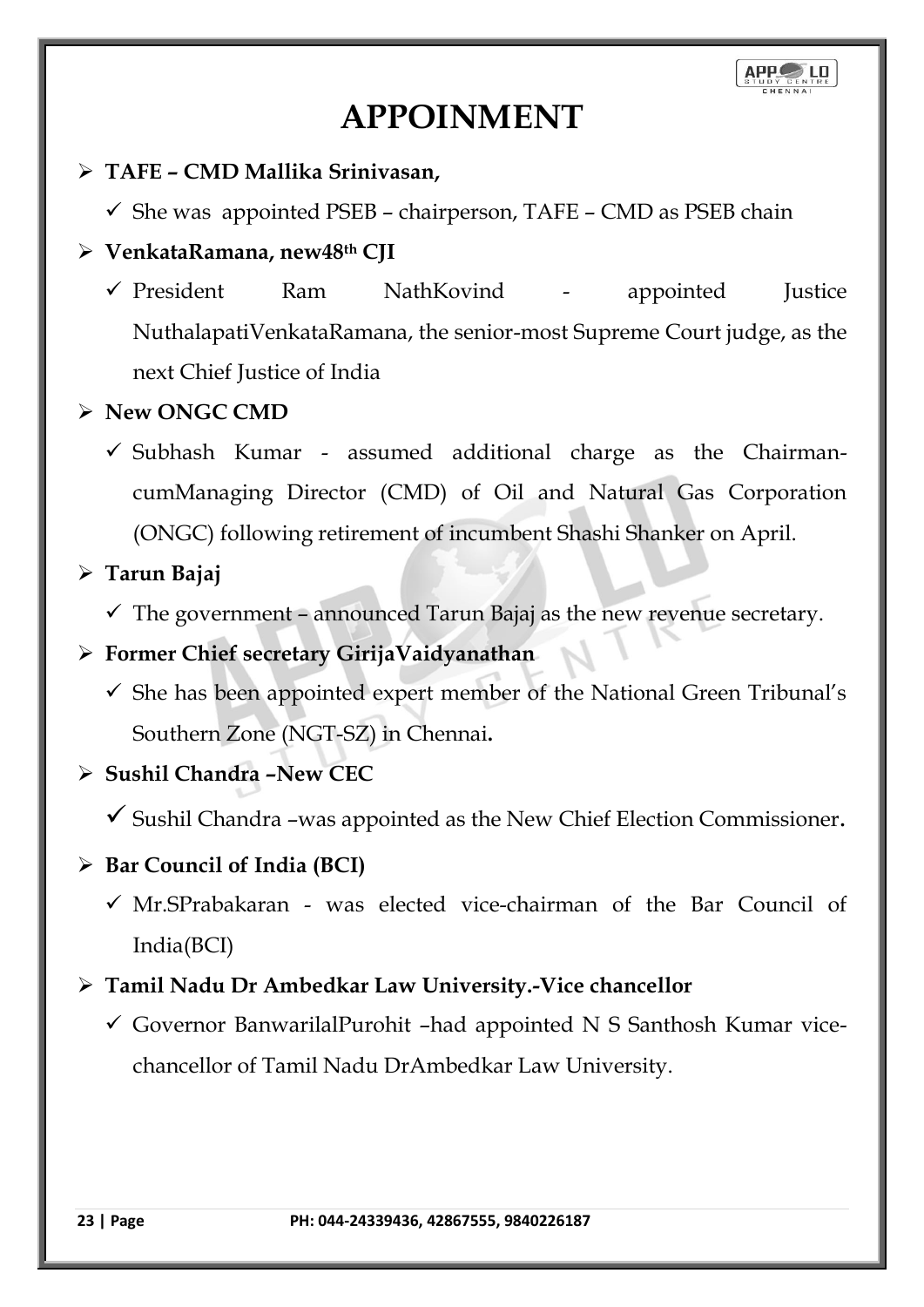## **AWARDS**

## ➢ **AICTE lilavati awards, 2020in New Delhi**

- $\checkmark$  Union Education Minister Ramesh Pokhriyal Nishank recently presented the AICTE Lilavati Awards, 2020 in New Delhi.
- $\checkmark$  The prize has been named after the twelfth century book called "Lilavati", written by the Mathematician Bhaskara II.
- ✓ Lilavati was the daughter of Bhaskara II.

## ✓ **List of winners**:

- $\checkmark$  SWEAT (Sona Women Entrepreneurship and Training) from Sona College of Technology, Tamil Nadu won the award under the 'Women Entrepreneurship' sub theme.
- ✓ Another college from Tamil Nadu, Paritrana from St. Joseph's College of Engineering won the award for the 'Self Defense' sub theme.

## ➢ **Lawrence Gussman**

✓ Professor Emeritus of Computer Science, Alfred V. Ahohas won the 2020 Association for Computing Machinery (ACM) A.M. Turing Award, known informally as the "Nobel Prize of computing."

## ➢ **93rd Academy Awards (Oscars Awards 2021) announced**

- $\checkmark$  The 93rd Academy Awards ceremony, also known as the Oscars Award, took place in Los Angeles on April 25, 2021.
- $\checkmark$  American drama 'Nomadland' won most honours with three awards.
- $\checkmark$  Indian film personalities Irrfan Khan and Bhanu Athaiya were honoured in the "In Memoriam" montage showcased at the event.
- ✓ **List of Winners:**
- 1. Best Picture: Nomadland
- 2. Best Director: Chloe Zhao, Nomadland
- 3. Best Actress: Frances McDormand, Nomadland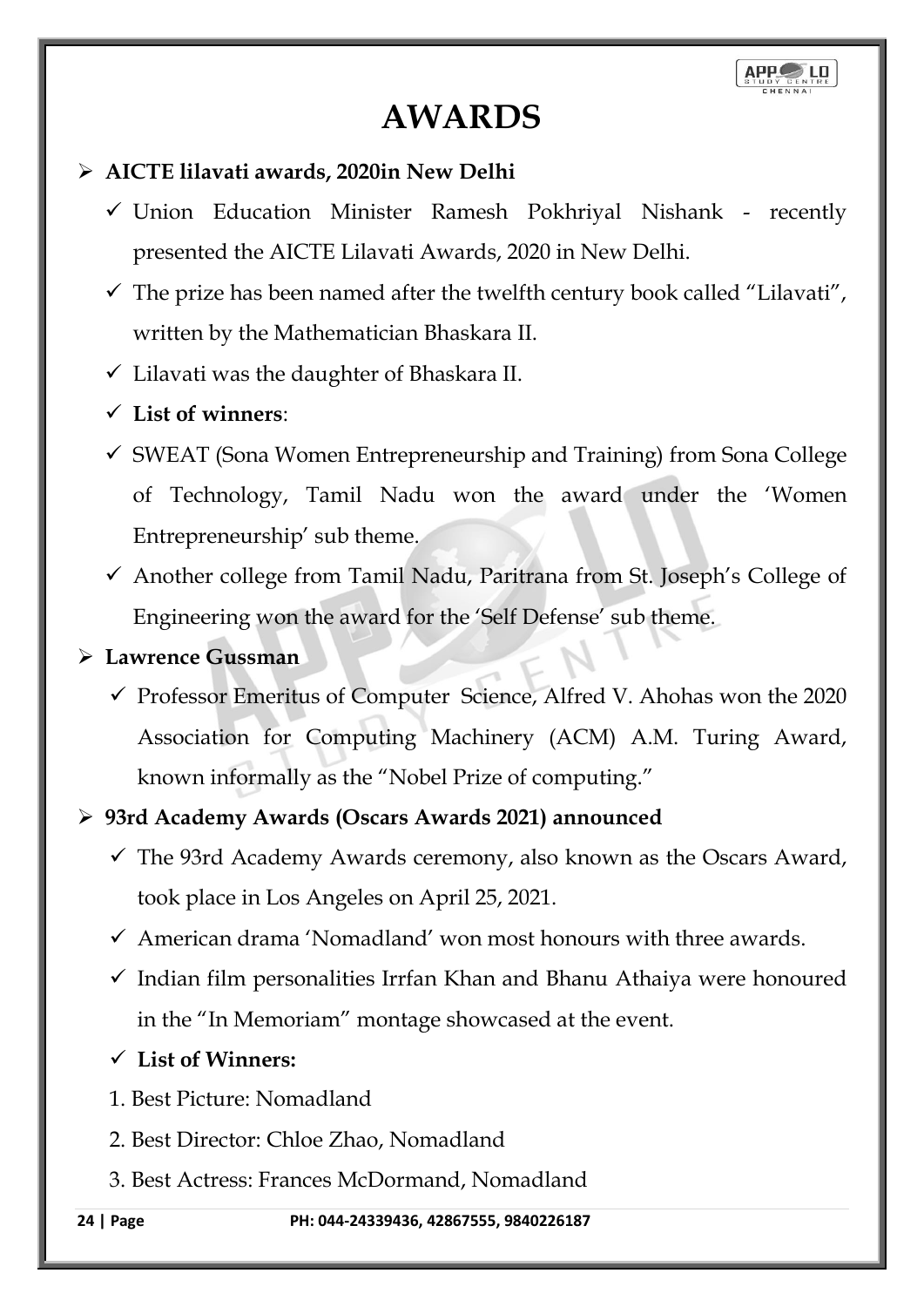4. Best Actor: Anthony Hopkins, the Father

## **PERSONALITIES**

## ➢ **SachaJafri**

- $\checkmark$  Dubai-based British artist with Indian origins, SachaJafri has donated the \$62 million he got for the 70 pieces of his painting to Dubai Cares, Unesco, Unicef and the Global Gift Foundation.
- $\checkmark$  Jafri has spent twenty hours a day for seven months for painting The Journey of Humanity', the world's largest painting on canvas and the second most expensive by a living artist.
- $\checkmark$  The painting will be housed in a musem 'Abdoune' in Dubai, Where he plans to fly in underprivileged children

# **SCIENCE, TECHNOLOGY & ENVIRONMENT**

## ➢ **Sputnik V vaccine shots in India**

- $\checkmark$  In India, Dr Reddy's Laboratories is conducting bridging studies for the vaccine
- ✓ Dr Reddy's Laboratories has partnered Russian Direct Investment Fund (RDIF) for conducting clinical trials of the vaccine candidate in India.
- $\checkmark$  Sputnik V was co-developed by RDIF and Gamaleya Research Institute of Epidemiology and Microbiology
- $\checkmark$  Sputnik V is made up of two different viruses belonging to the adenovirus family, Ad26 and Ad5.

## ➢ **Xenobots**

 $\checkmark$  The scientists at Tufts University – have recently developed world's first 'living' and 'self healing' robots named 'Xenobots' by using the stem cells of frogs.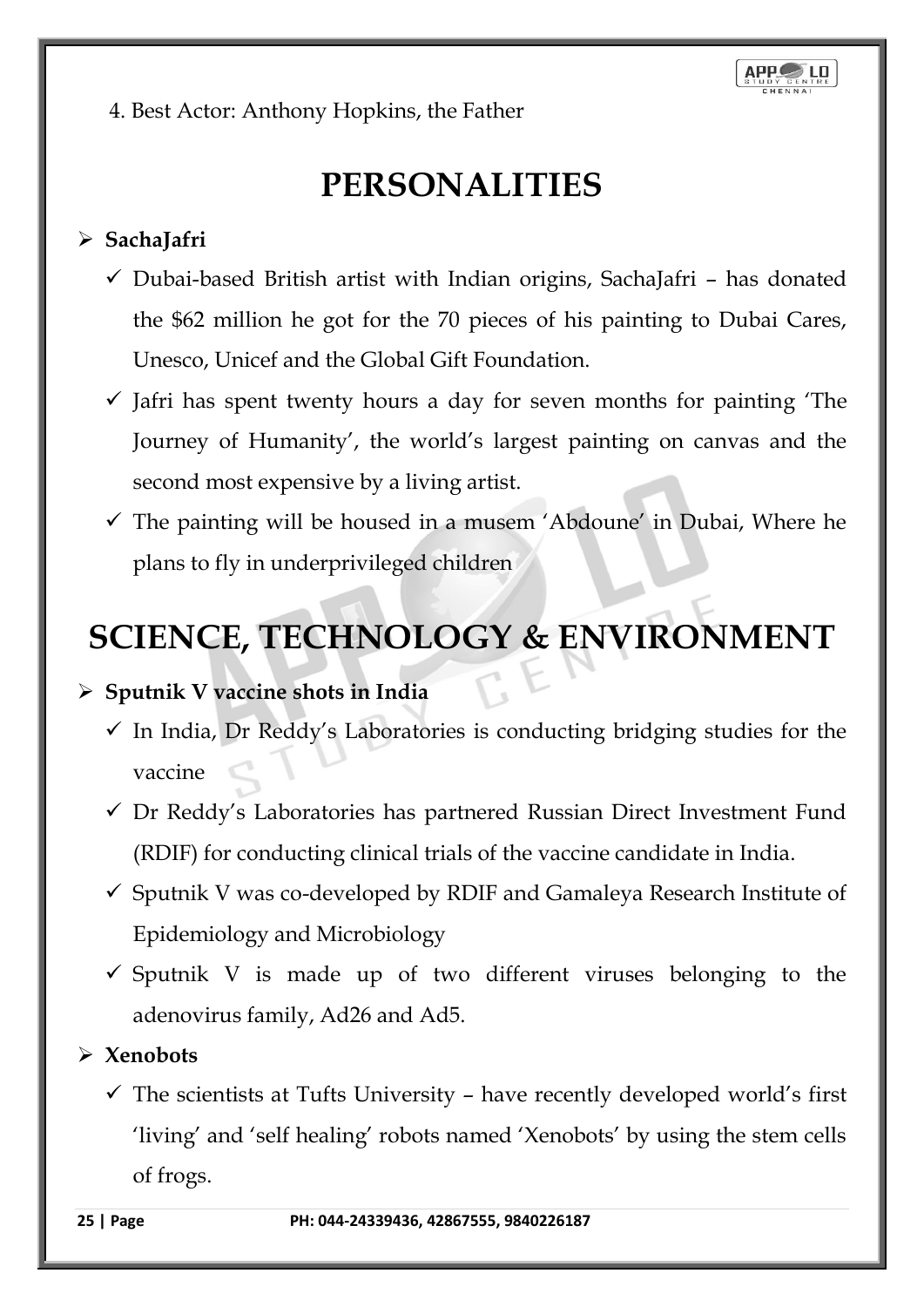- $\checkmark$  The memory retaining capability of the Xenobots was assisted by a protein called EosFP
- ➢ **The four Indian astronaut-elects - have successfully completed their Gaganyaan training in Russia and have arrived in Bengaluru**

## ➢ **Artemis-NASA**

- $\checkmark$  The National Aeronautics and Space Administration (NASA) plans to land first person of colour and first woman on moon under its 'Artemis' programme
- $\checkmark$  According to Nasa, the Artemis programme will serve as a proving ground for the returning astronauts to the Moon, who will later be sent to Mars
- $\checkmark$  The programme is to be implemented in three parts Artemis I, II and III
- $\checkmark$  The first part is to be launched in 2021 as an unscrewed flight to test the space launch system and Orion spacecraft
- $\checkmark$  The second part will be launched in 2023 as the first crewed flight test
- $\checkmark$  The last part will land the astronauts on the lunar south pole by 2024

## ➢ **Dark Sirens**

 $\checkmark$  The Dark Sirens are high-energy gravitational waves emitted from the smashing of neutron stars or black holes

## ➢ **Ingenuity mars helicopter**

 $\checkmark$  On April 19, the Ingenuity Mars Helicopter - has successfully become the first aircraft in history to fly in another planet.

## ➢ **ROBO Plant**

- $\checkmark$  The scientists from Singapore have developed a technology to interact with plants using a technology called "Robo Plant"
- $\checkmark$  The technology helps to control the plants using smart phone applications.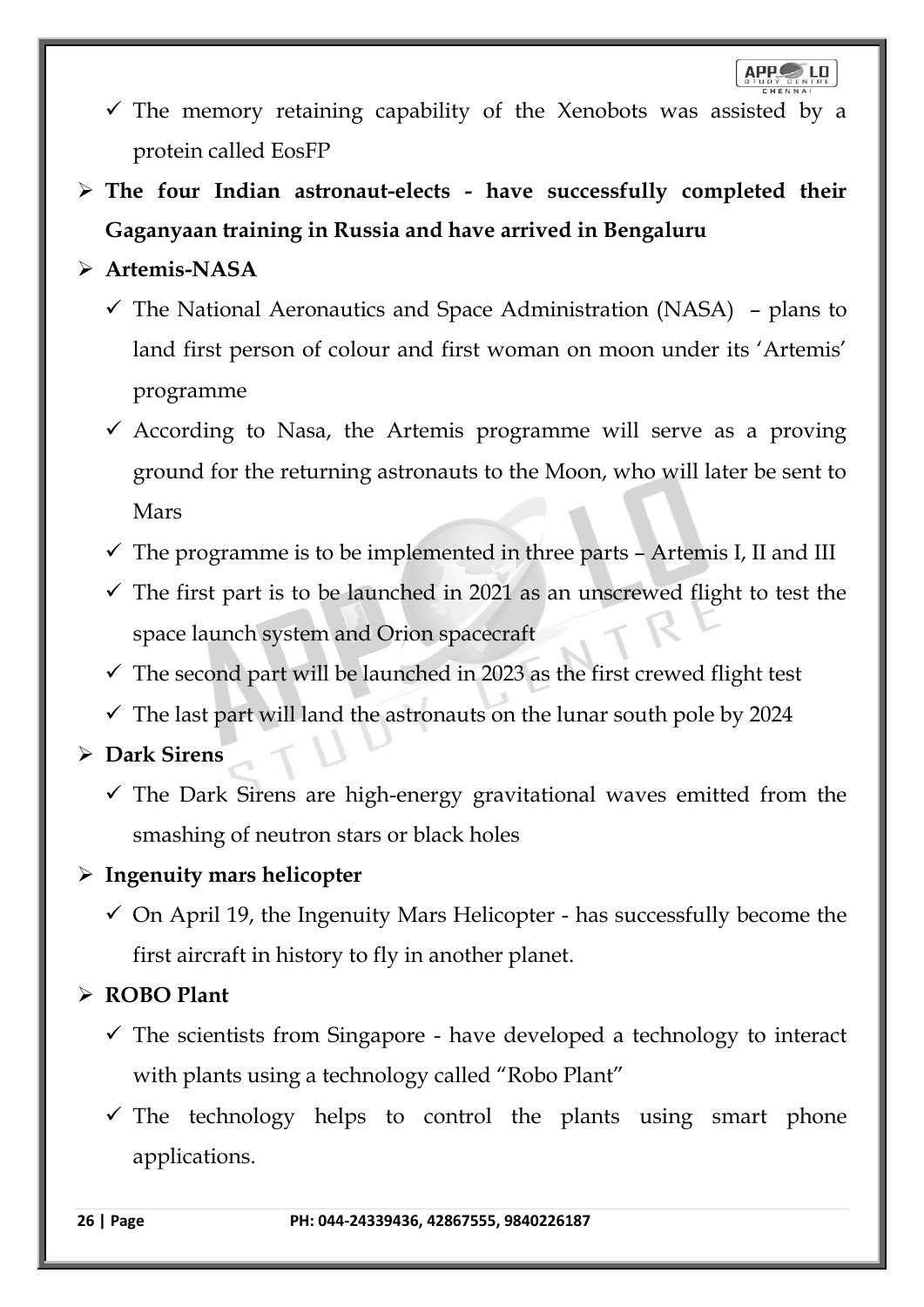- $\checkmark$  In future, this technology can be further used to enable farmers to detect diseases in plants.
- $\checkmark$  The scientists developed the new technology by linking plants to electrodes.
- $\checkmark$  These electrodes were capable of monitoring weak electrical pulses that are naturally emitted by green plants.
- $\checkmark$  The scientists used the technology in a carnivorous plant, Venus Flytrap, which catches prey with a trapping structure
- $\checkmark$  The IUCN has put the plant under "Vulnerable" status.
- ➢ **The scientists from Aryabhatta Research Institute - have discovered a new galaxy that emits gamma rays.**
- ➢ **Russia – plans to send three missions to the Moon in the next four years**
	- $\checkmark$  Lunar-A was the proposed orbiter of Luna 25 mission.
	- $\checkmark$  It will carry 30 kg of scientific instruments including a robotic arm and drilling hardware to collect soil samples. It will study the exosphere around the south pole of the moon, where no spacecraft has reached till date.
	- $\checkmark$  The project is financed by Roscosmos.

## ➢ **MOXIE**

- $\checkmark$  MOXIE is Mars Oxygen In-Situ Resource Utilisation Experiment
- $\checkmark$  MOXIE produced five grams of oxygen in its first run.
- $\checkmark$  MOXIE is capable of generating ten grams of oxygen in one hour.
- $\checkmark$  It was designed by the Massachusetts Institute of Technology (MIT).
- $\checkmark$  According to the scientists at MIT, one ton version of MOXIE is capable of producing twenty-five tonnes of oxygen.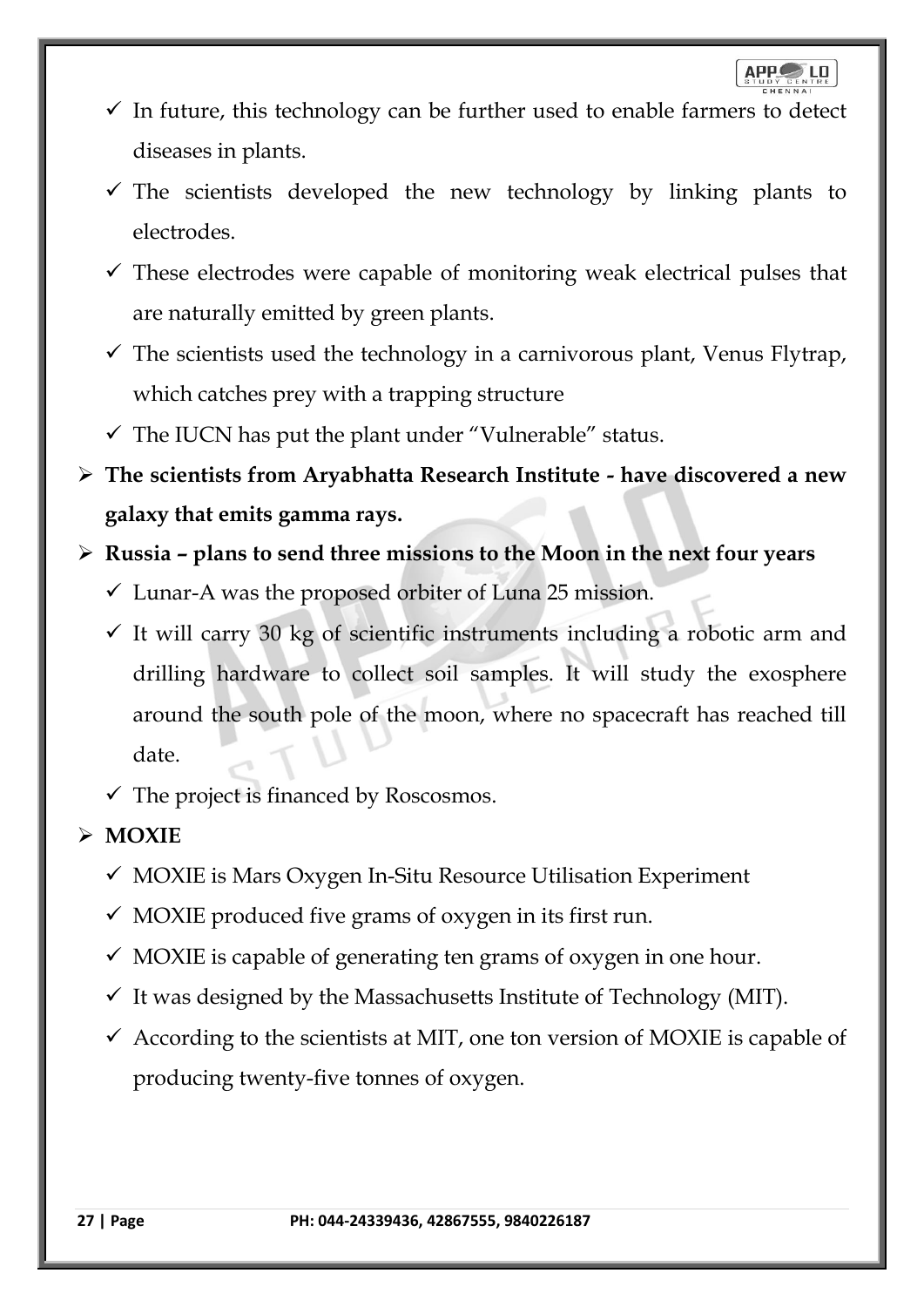## **SPORTS**

## ➢ **Indian shooting team for the Tokyo games**

- $\checkmark$  Tamil Nadu shooters Gaayathri and P ShriNivetha have been named in the reserve list of the Indian shooting team for the Tokyo Games
- $\checkmark$  ShriNivetha will feature in the women's 10m air pistol category while Gaayathri is part of the women's 50m rifle 3-position event.
- $\checkmark$  The final squad chosen for the Olympics comprises –
- ➢ **Men** 
	- $\checkmark$  10m air rifle Divyansh Singh Panwar, Deepak Kumar;
	- $\checkmark$  50m rifle 3 position Sanjeev Rajput, AishwaryPratap Singh Tomar;
	- ✓ 10m air pistol SaurabhChaudhary, AbhishekVerma; Skeet Angadvir Singh Bajwa, Mairaj Ahmad Khan. RE

#### ➢ **Women**

- ✓ 10m air rifle ApurviChandela, ElavenilValarivan;
- $\checkmark$  50m rifle 3 position AnjumMoudgil, TejaswiniSawant;
- $\checkmark$  10m air pistol Manu Bhaker, Yashaswini Singh Deswal;
- $\checkmark$  25m sports pistol RahiSarnobat, Manu Bhaker.

➢ **Mixed** 

- $\checkmark$  10m air rifle team Divyansh Singh Panwar, ElavenilValarivan; Deepak Kumar, Anjum-Moudgil;
- $\checkmark$  10m air pistol team SaurabhChaudhary, Manu Bhaker; AbhishekVerma, Yashaswini Singh Deswal.
- ➢ **Nethrakumanan**
	- $\checkmark$  First Indian women sailor to qualify for the Olympics
	- ✓ **Four Indian sailors,**
	- ✓ **NethraKumanan (Laser Radial Class),**
	- ✓ **Vishnu Saravanan (Laser Standard),**

**28 | Page PH: 044-24339436, 42867555, 9840226187**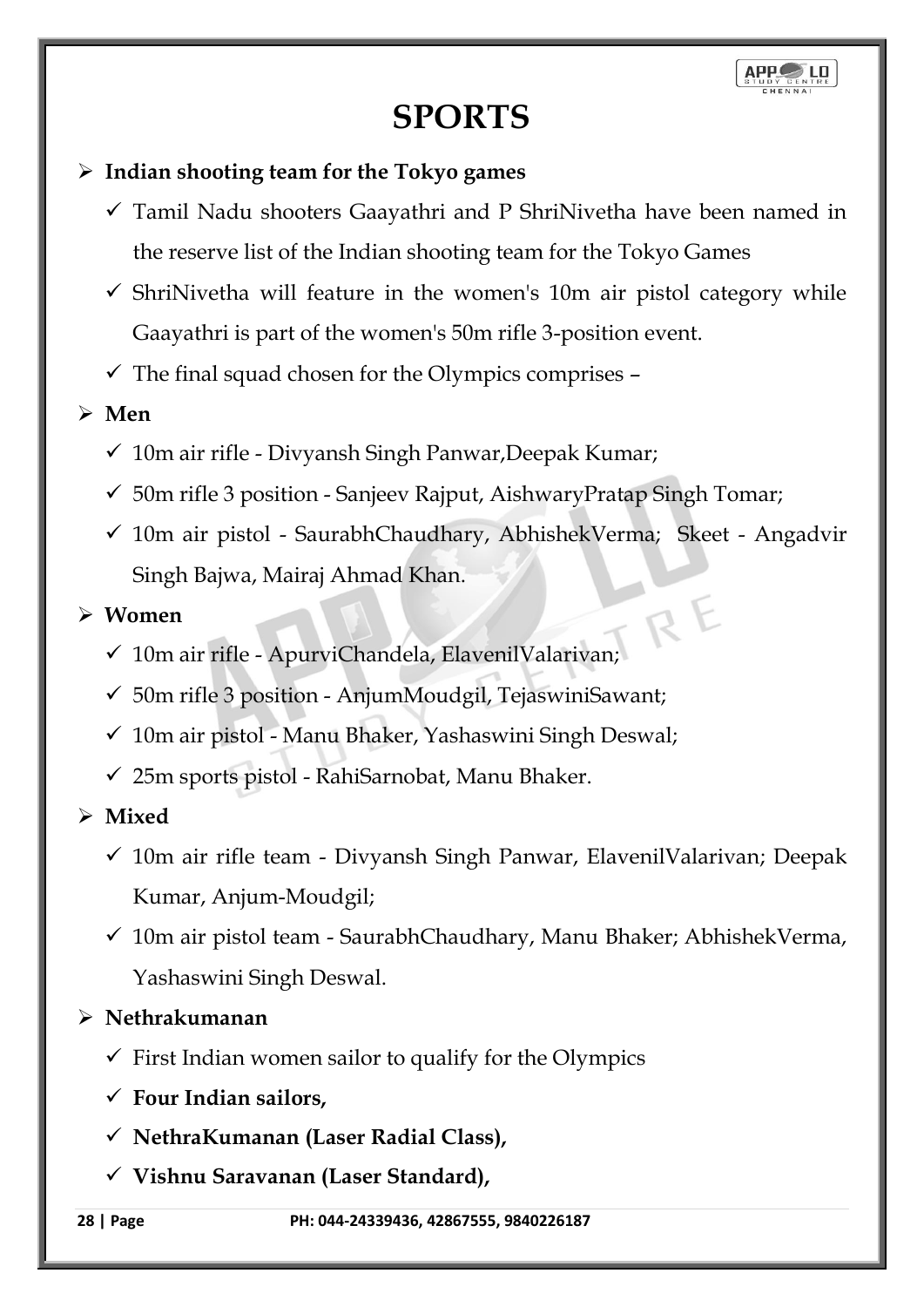- ✓ **The duo of KC Ganapathy and**
- ✓ **VarunThakkar in men's 49er Class - qualified for the Tokyo Games.**

## ➢ **Anshu Malik and Sonam Malik**

- $\checkmark$  India's young wrestlers Anshu Malik and Sonam Malik qualified for the Tokyo Olympics, following impressive performances in the Asian Olympics qualifiers held at Almaty, Kazakhstan on April
- ➢ **SaritaMor - became the first Indian woman to win two consecutive gold medals in the Asian wrestling championships**
- ➢ **Deepak Punia and Sanjeet – settled for silver medal and bronze medal on the concluding day of the Asian Championship in Almaty on April**

## ➢ **Tamil Nadu's ArjunKalyan - became India's 68th Grandmaster**

 $\checkmark$  The 18-year-old crossed the 2500 ELO mark in the 5th round of the ongoing GM Round Robin "Rujna Zora-3" tournament in Serbia.

## ➢ **PriyankaMohite**

- ✓ From Satara in western Maharashtra has scaled Mt. Annapurna
- $\checkmark$  the 10th highest mountain peak in the world, becoming the first Indian woman climber to achieve the feat
- $\checkmark$  Mount Annapurna is a massif in the Himalayas located in Nepal that includes one peak over 8,000 metres and is considered to be one of the toughest mountains to climb.

## **OBITUARY**

## ➢ **V.Anaimuthu (Periyar scholar - 96 years)**

- $\checkmark$  Anaimuthu was an authoritative researcher on E V R Periyar and a voice on social justice
- $\checkmark$  His book series 'Periyar E. Ve. Ra. Sinthanaigal (Thoughts of Periyar EVR), containing Periyar's speeches on various issues including social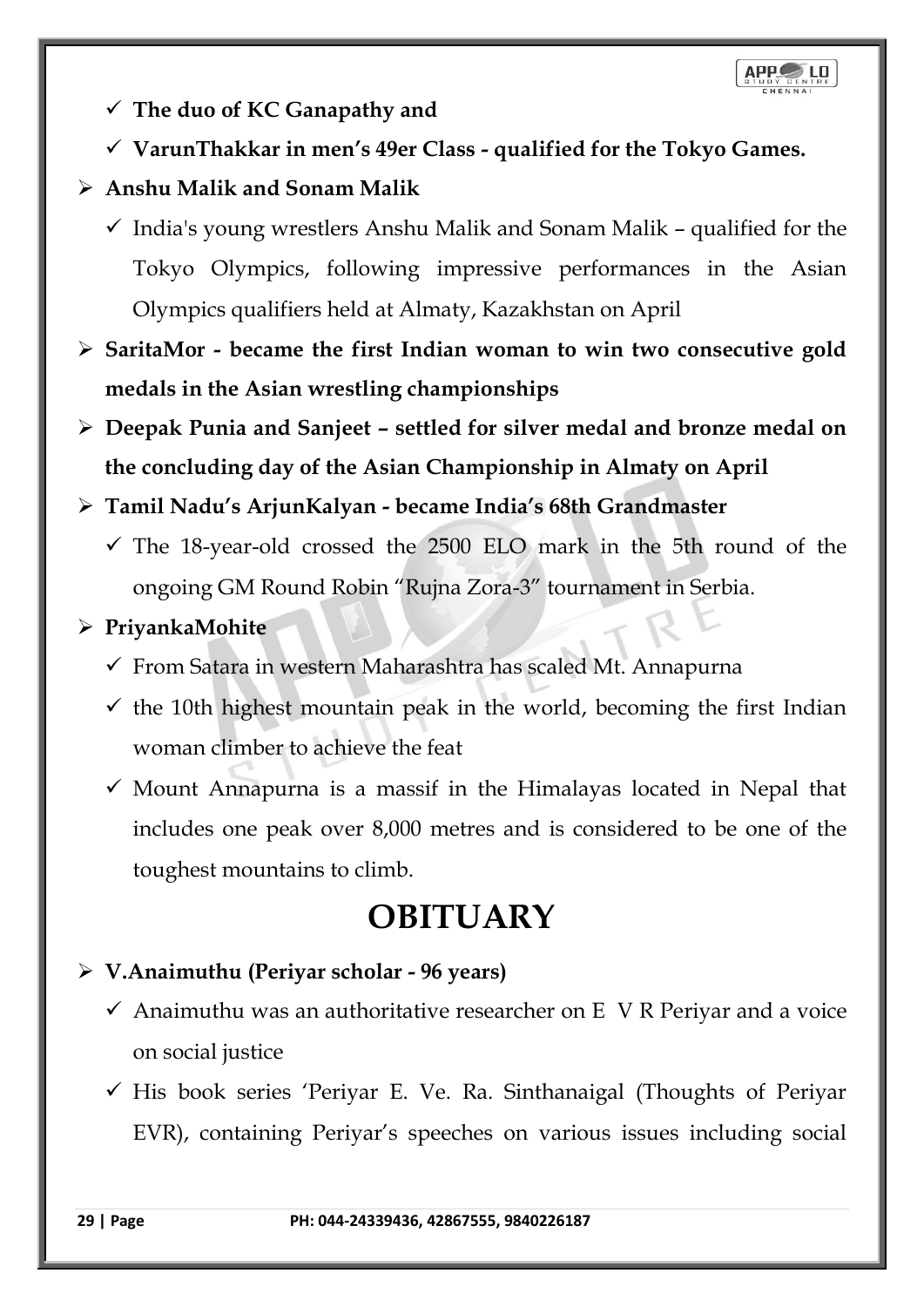welfare and social justice, remained a treasure for those who are researching Periyar.

- $\checkmark$  He founded the MarxiyaPeriyariyaPodhuvudamaiKatchi (Marxist Periyarist Communist Party) Anaimuthu had spread Periyar's ideas of social reforms through his magazine 'Sinthanaiyalan'.
- ➢ **Queen Elizabeth's husband, Prince Philip – has died aged 99, as announced by the Buckingham Palace**
- ➢ **Celebrated Tamil actor Vivekh – passed away in Chennai after being hospitalized due to cardiac arrest on April 17**

 $\checkmark$  Padma Shri awardee in the year 2009

- ✓ The legendary 'Kalaivanar' NS Krishnan, he portrayed his brand of comedy through which he delivered social messages in a humorous way, and came to be addressed as Chinna Kalaivanar
- $\checkmark$  The actor has been a life-long campaigner for planting trees through 'Green Kalam movement' (later changed to Green Globe), which he launched in 2010 under the guidance of former President APJ Abdul Kalam.
- ➢ **MaidavoluNarasimham — known as the father of "banking sector""reforms in India" — passed away on April 20.**
	- $\checkmark$  Narasimham was a career central banker who moved to the finance ministry
	- $\checkmark$  As a senior RBI official, he influenced policy at the time of bank nationalisation in 1969 and authored a report in 1991 that paved the way for private banks.
	- $\checkmark$  The resilience of the Indian banking sector during the 2008 Global Financial Crisis is seen to have been an outcome of the reforms.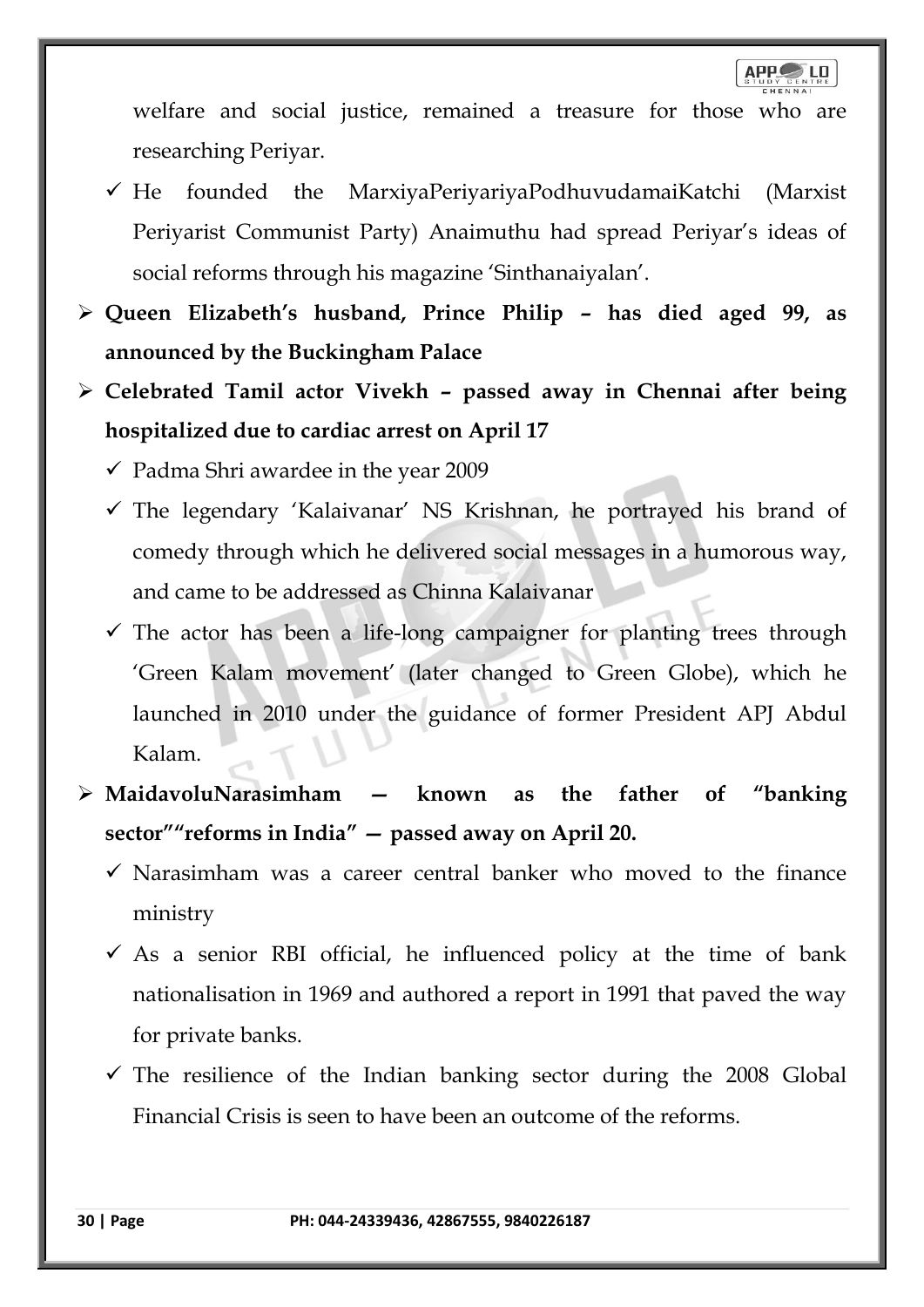- $\checkmark$  He was again tasked with reviewing the progress of reforms in banking in 1998.
- $\checkmark$  It was his committee's recommendations that led to the implementation of the Securitisation and Reconstruction of Financial Assets and Enforcement of Security Interest Act, 2002.

## **IMPORTANT DAY**

## ➢ **World Health Day – April 7**

- $\checkmark$  The day is celebrated every year by the World Health Organization
- $\checkmark$  Theme 2021 'Building a fairer, healthier World for everyone'

## ➢ **World Homeopathy Day - April 10**

 $\checkmark$  The day's theme in India for this year is "Homeopathy: Roadmap for Integrative Medicine".

## ➢ **Jallianwala Bagh Massacre on April 13th**

- ✓ It took place on 13 April 1919 at Amritsar and is also known as the Amritsar massacre.
- $\checkmark$  On this day, British troops under the Command of Gen Dyer fired on a large crowd of unarmed Indians in Amritsar in Punjab of India.
- ✓ Several hundred peoples were killed and many hundreds were wounded.

## ➢ **BhimJayanti - April 14**

- $\checkmark$  The Day is celebrated as 'Equality Day' as Ambedkar fought for equality throughout his life
- $\checkmark$  He was the force behind the Dalit Buddhist Movement in India and served as the country's first Minister of Law and Justice.
- $\checkmark$  In 1932, he signed Poona Pact with Madan Mohan Malaviya.
- $\checkmark$  Ambedkar founded Independent Labour Party in 1936 and converted to Buddhish in the year 1956